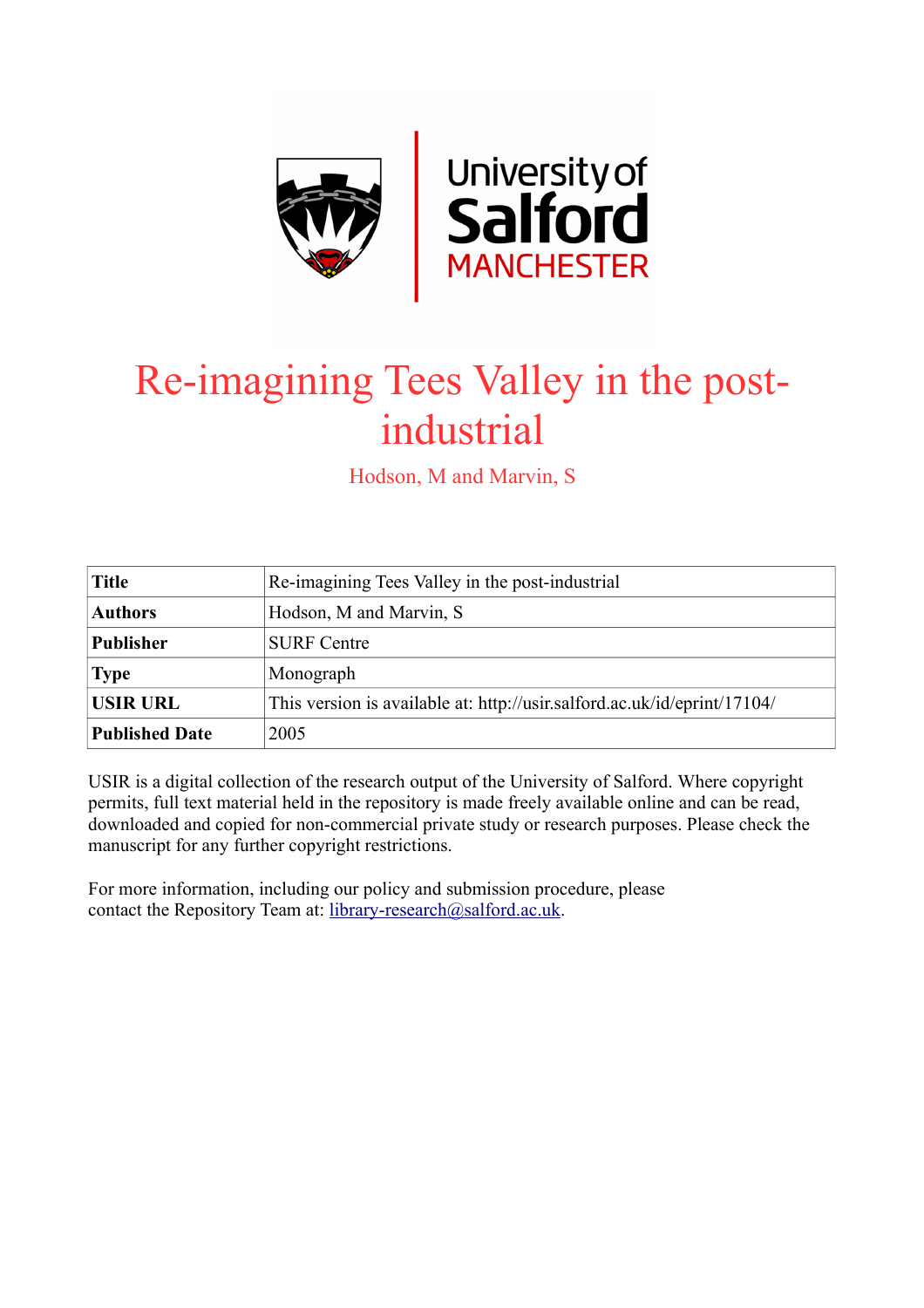

## WORKING PAPER 4 May 2005

# **Re-Imagining Tees Valley in the Post-Industrial**

Mike Hodson and Simon Marvin, Centre for Sustainable Urban and Regional Futures (SURF), University of Salford, Cube Building, 113-115 Portland Street, Manchester M1 6DW. Tel: +44 (0)161 295 4018. Fax: +44 (0)161 295 5880. E-mail: M.Hodson@salford.ac.uk www.surf.salford.ac.uk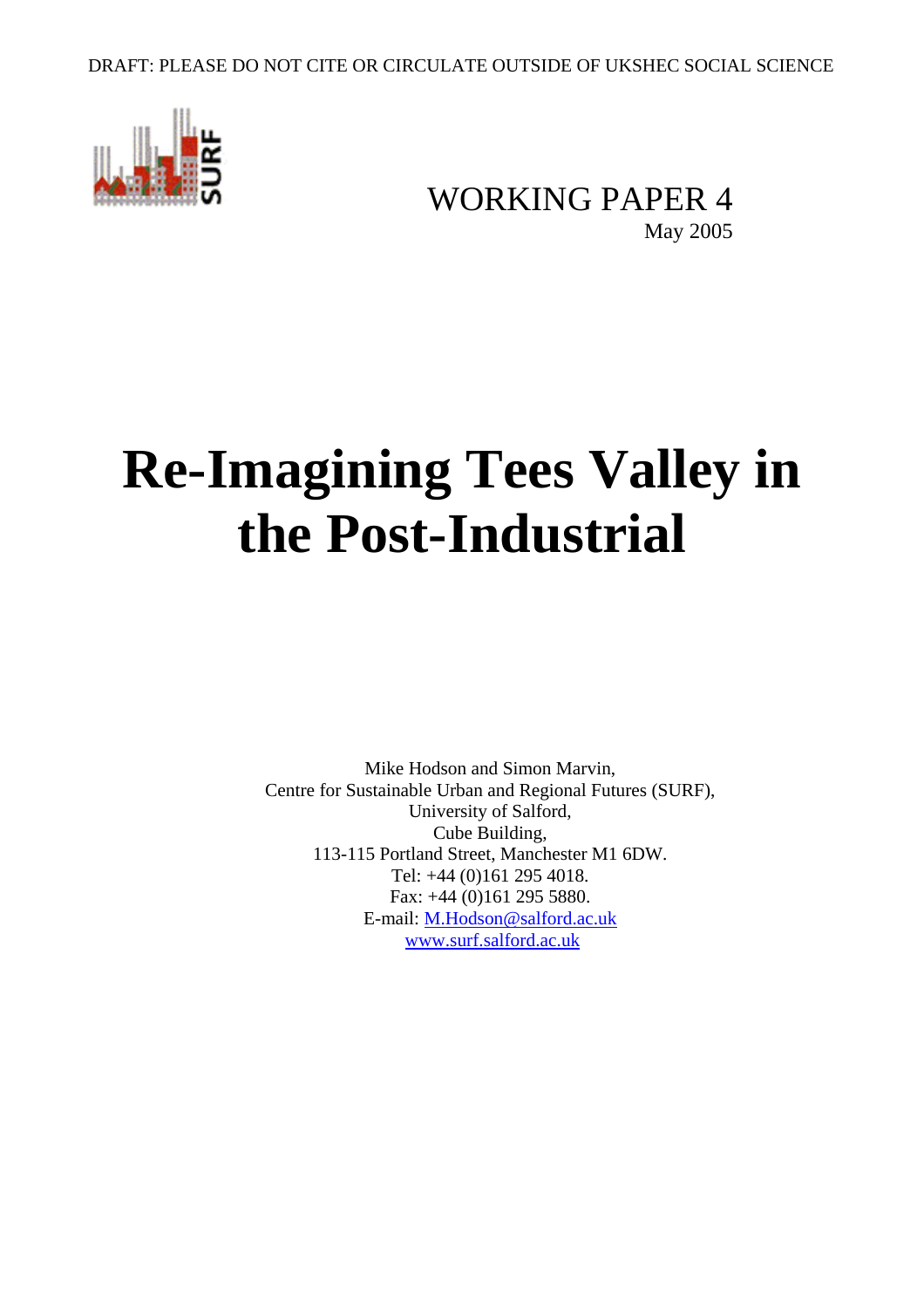| Interpenetration and Negotiation: 'Stitching Together' Scales of Governance 13       |  |
|--------------------------------------------------------------------------------------|--|
|                                                                                      |  |
| Performing the Tees Valley Hydrogen Economy: Re-embedding Technologies in Unfamiliar |  |
|                                                                                      |  |
|                                                                                      |  |
|                                                                                      |  |
|                                                                                      |  |
|                                                                                      |  |
|                                                                                      |  |
|                                                                                      |  |
|                                                                                      |  |
|                                                                                      |  |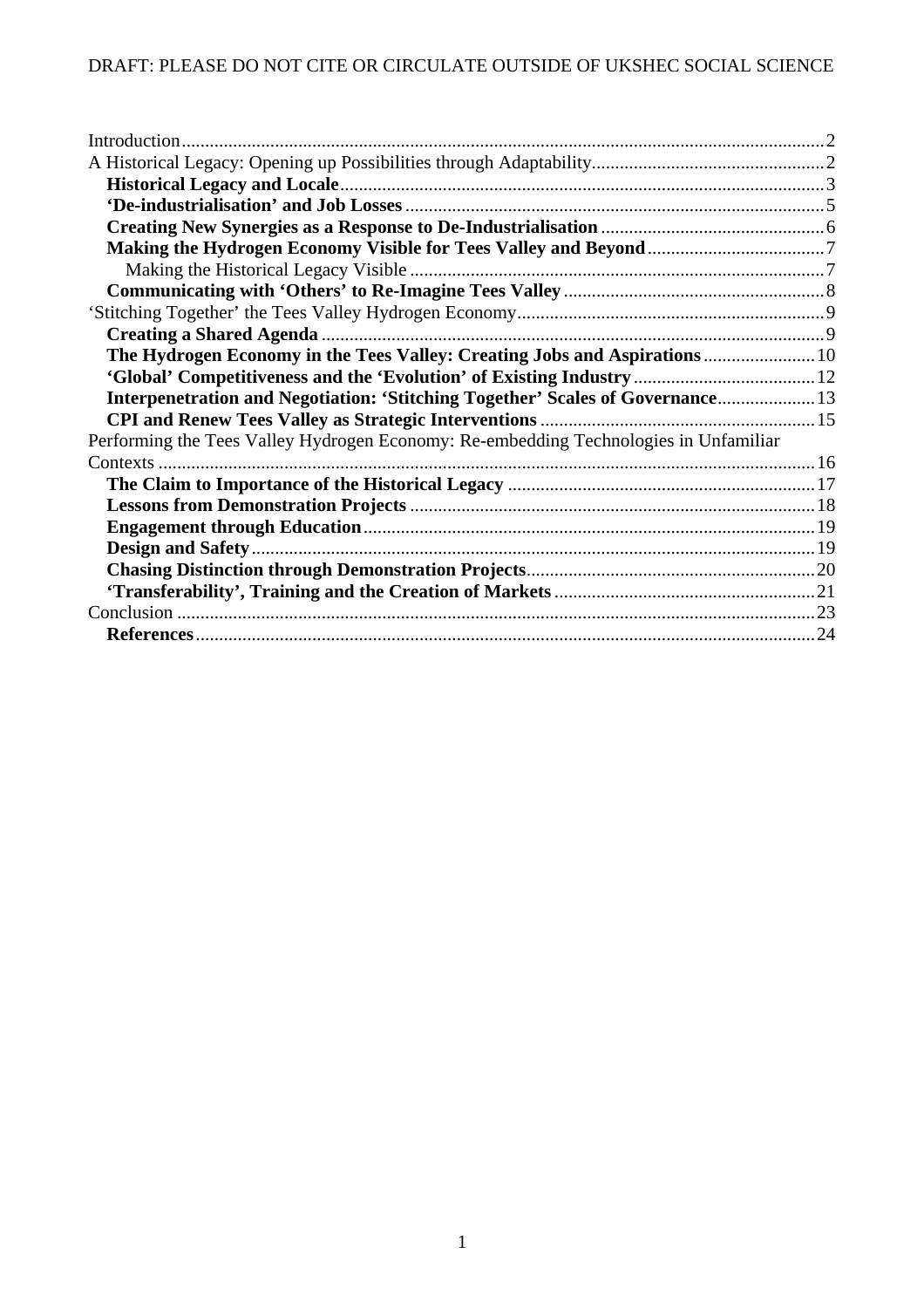#### **Introduction**

The material presented here is a draft work in progress for internal UKSHEC members only, building on a number of other working papers and complimenting two further case studies. On this basis we would welcome feedback and discussion from colleagues as part of a process of ongoing analysis.

This paper analyses attempts to develop a hydrogen economy in the Tees Valley in the North-east of England. In doing this we broaden out understandings of the development of a hydrogen economy from a dominant way of addressing such processes in terms of economic cost and technical capability issues related to hydrogen economy developments (see Hodson and Marvin, 2004a). Instead we conceptualise the production of a hydrogen economy in terms of the mutually shaping relationships of hydrogen and fuel cell technologies to the 'contexts' of their development – here the Tees Valley. In particular, through an earlier process of conceptualisation (Hodson and Marvin, 2004b) we highlight a series of three key issues to be addressed in understanding these mutual relationships: (1) the importance of the 're-emergence' of regions and the relationship to issues of technology and governance; (2) regional representations and issues of context; (3) and the performance of regional hydrogen economies, through infrastructure development.

In addressing these themes – and drawing on issues raised in this previous paper – we ask: (1) How is the development of a hydrogen economy in the Tees Valley represented in terms of a 'vision'? (2) How and why is this vision produced and what interests are included and excluded? (3) How does the vision relate to attempts to develop a hydrogen economy on the ground and what key issues are raised? We address these questions through drawing on a series of interviews with and observations of key stakeholders in this development and also utilising documentary evidence. In doing this we outline the processes through which a re-imagining of the Tees Valley via hydrogen economy development is produced, how and why and highlight a series of issues which arise from the re-embedding of hydrogen and fuel cell technologies in particular contexts. From this we make tentative suggestions around questions of what is 'transferable' from the Tees Valley context but suggest and encourage that more work is undertaken in different contexts to compare and contrast issues arising from specific hydrogen economy developments.

#### **A Historical Legacy: Opening up Possibilities through Adaptability**

Aspirations to develop a hydrogen economy in the Tees Valley can be understood in relation to finding a new rationale which aligns and adapts an existing industrial infrastructure (in the widest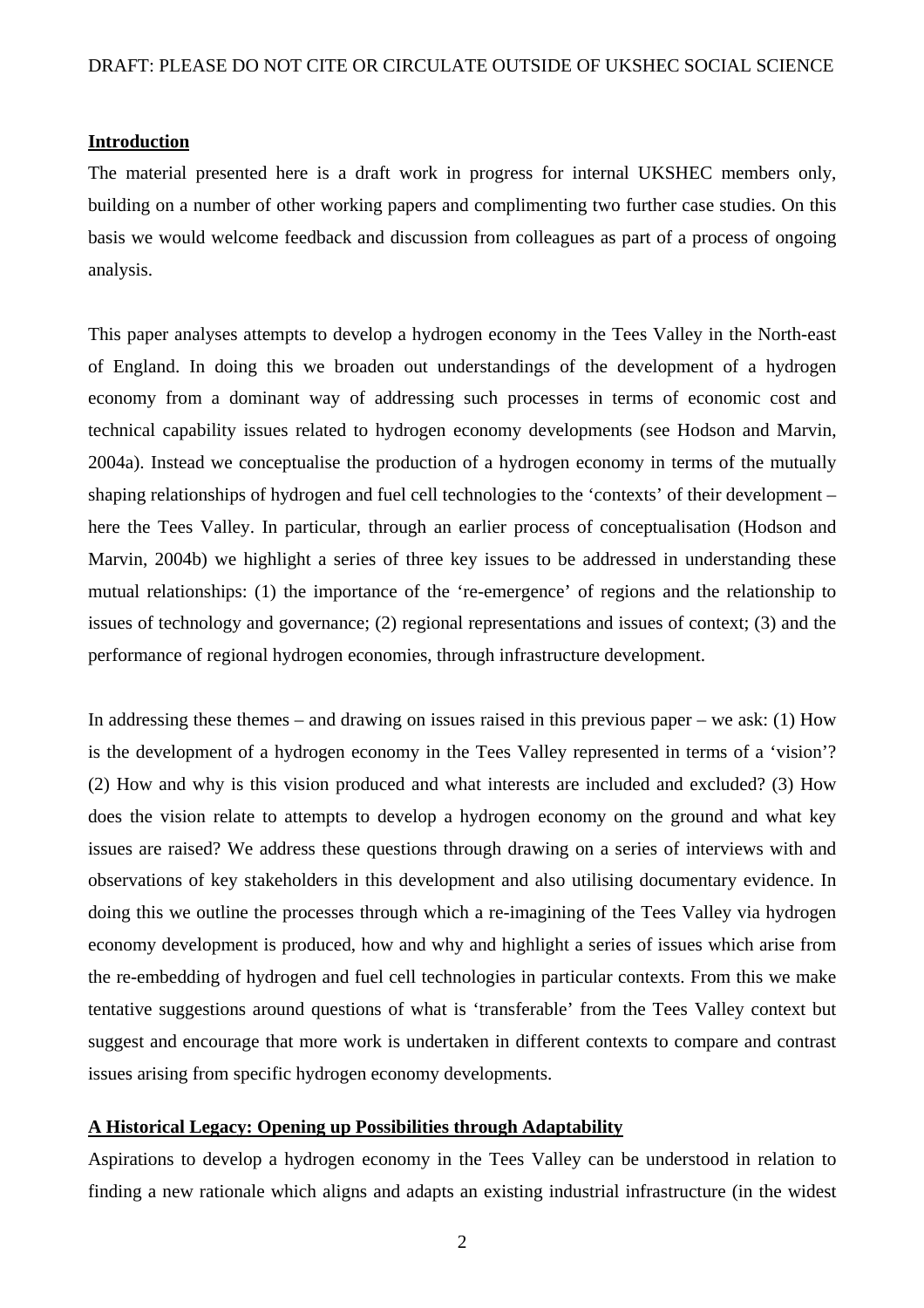sense of the term) to a series of new and emerging agendas related to job creation and economic competitiveness through 'new' energy technologies. The creation of a Tees Valley hydrogen economy rests on the historical legacy of  $20<sup>th</sup>$  Century industrial Teesside, where proximity to the North-east coalfield and local salt mines and the development of the deep water Teesport related to the historical development of the Tees Valley chemicals and steel industries.

In particular, post-Second World War, the chemicals and steel industry on Teesside were dominated by ICI and British Steel respectively. In terms of the chemicals industry this resulted in the build up of a large asset base of existing infrastructure. The existing physical infrastructure is flagged-up in the Tees Valley Hydrogen Partnership's (TVHP) representation of a Tees Valley hydrogen economy as providing a production, distribution and storage infrastructure where hydrogen can be safely stored in 40 large salt caverns with an overall capacity of 600 tonnes, and distributed around 30km of pipeline between three large hydrogen generation plants straddling the River Tees. The salt caverns are a by-product of chlorine manufacturing in Teesside where the excavation of salt left large cavities which can be used to store hydrogen, LPG, petrol, crude oil, nitrogen and so on.

In terms of the relationship between those who consume and produce hydrogen in the Tees Valley there is an attempt to keep a broad equilibrium with the salt caverns offering the possibility, through storage, of flexibility in this arrangement. Uses of hydrogen on Teesside, that is to say consumption, are many and include using hydrogen to make nylon and to produce ammonia, which also goes into making artificial fertiliser. The manufacture of, for example, chlorine and methanol relies on the production of hydrogen. In addition some of the oil refinery plants on Teesside are consumers of hydrogen whilst others are producers. In total about 75,000 tonnes of hydrogen is produced a year on Teesside largely by steam reforming of natural gas. The arrangement of equilibrium between producers and consumers is largely to keep the 'system' in balance with very little export via the merchant hydrogen market. The system was historically controlled by ICI. In the wake of the selloff of ICI assets in recent decades there is now no single controlling influence over the system although Huntsman act as an operator.

#### **Historical Legacy and Locale**

Beyond the physical infrastructure of the network, as an industrial centre built on coal, metals and chemicals, Tees Valley has considerable experience, the claim is made, in embedded processes in handling chemicals and fuels generally in a safe manner stretching over many decades. The dominance of ICI and British Steel as employers in Teesside for a large part of the  $20<sup>th</sup>$  Century suggests that: 'you'll find…that in an area which has grown up with steel manufacture, steel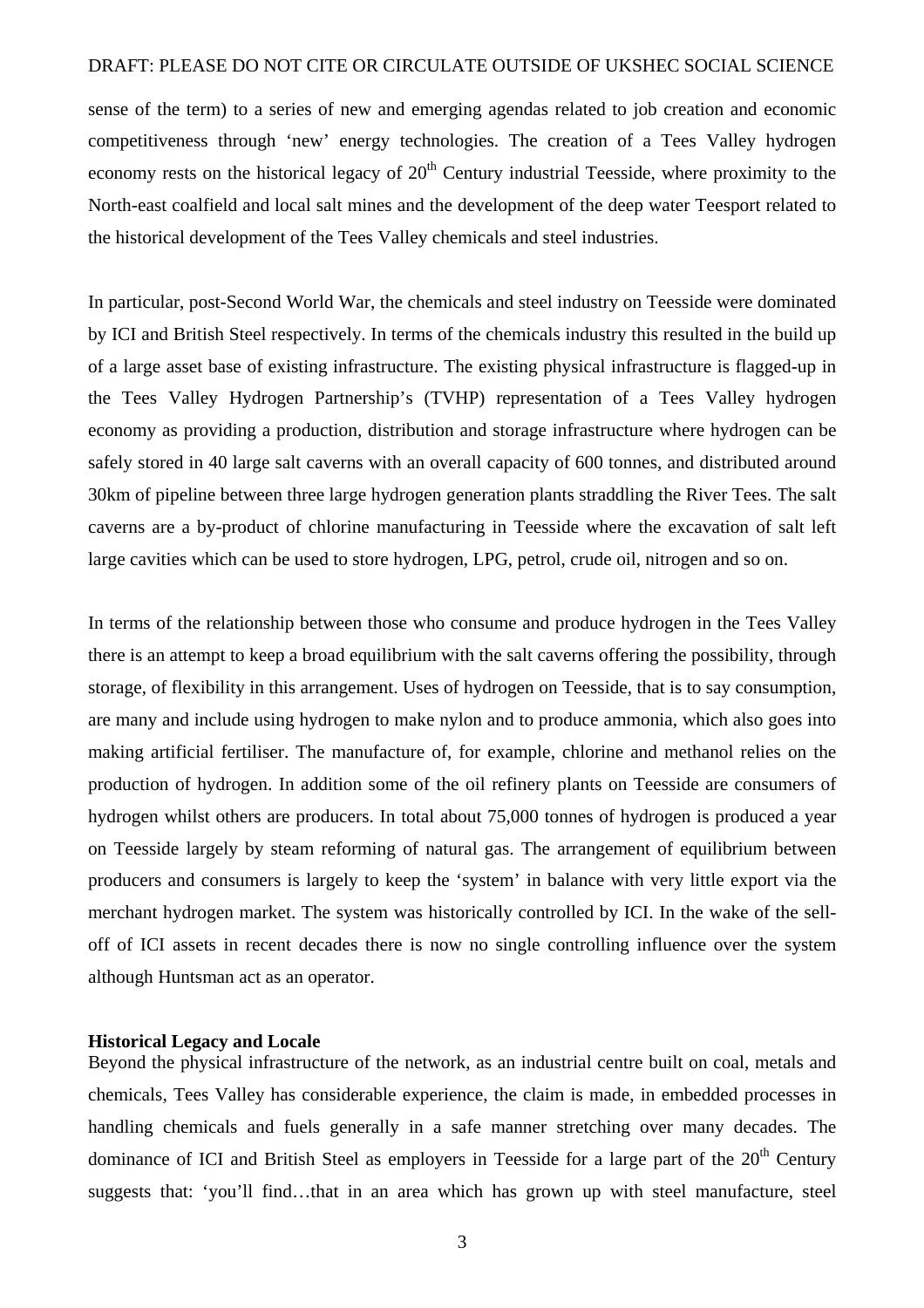processing, petro-chemical manufacturing and then in later years, an off-shore industry, you also build up a certain people skills base, which is all well suited to hydrogen application as well'<sup>1</sup>. The historical development of a variety of skills and competences associated with these industries, within the tight geographical proximity of Tees Valley and surrounding areas led one key player in the sub-region to liken the availability of chemicals industry and hydrogen 'experts' and 'expertise' as metaphorically akin to a 'village fete' where goods and services are available to a community within one place.

In addition to the availability of skills and competence via the village fete, the local skills base was historically employed in large numbers in the chemicals industry and often lived in close proximity to huge chemicals complexes. This dependency through employment and also the constant visibility (and smell!) of the chemicals industry led one key player in the local chemicals industry to claim:

That's another of the features of this area, compared with other places round the country, we will get off to a very easy start [in developing a hydrogen economy]. The people here have grown up with chemicals and petro-chemicals and what not. They're used to putting up with a lot in terms of general nuisance and noise and what not…You really have to avoid being a nuisance to people and as long as your plant doesn't actually make loud noises, suddenly catch fire, emit all sorts of toxic materials or smell awful…then people will accept that a huge chemical complex is a good neighbour. The day you release a cloud or something or other and it closes the road and disrupts lots of people then that takes you back, and all the big chemical producers are conscious of that…There'll be some people in some particular areas very close to these big sites who do have more than their fair share of unfortunate incidences, have got a somewhat cynical attitude to the big chemical players. There aren't too many of them…I think there are precious few people who actually genuinely think that the chemical installations that we've got are dangerous…So you've got basically an educated community here that has grown up with the chemical industry…They know that Teesside's full of people who know how to design and operate a chemical plant, hydrogen based and so on and so forth. They're used to planning processes, where people build yet another chemical plant and what not, they're used to seeing chemical tankers running through and around the streets. The concern people have is about heavy trucks going through the streets where children are walking to school. They're not saying "I don't like what's in these tankers" because they've got a good safety record.

The consequences of the historical legacy in terms of the local population is that there are well established processes, the claim is made, between local populations, representatives of the chemical complexes and local authorities with the outcome being that developing particular demonstration projects would often be easier in Tees Valley than in other areas of the UK. The issue being that other people undertaking demonstration projects have suggested that:

 1 All quotations are anonymised as was negotiated in the agreements for interviews.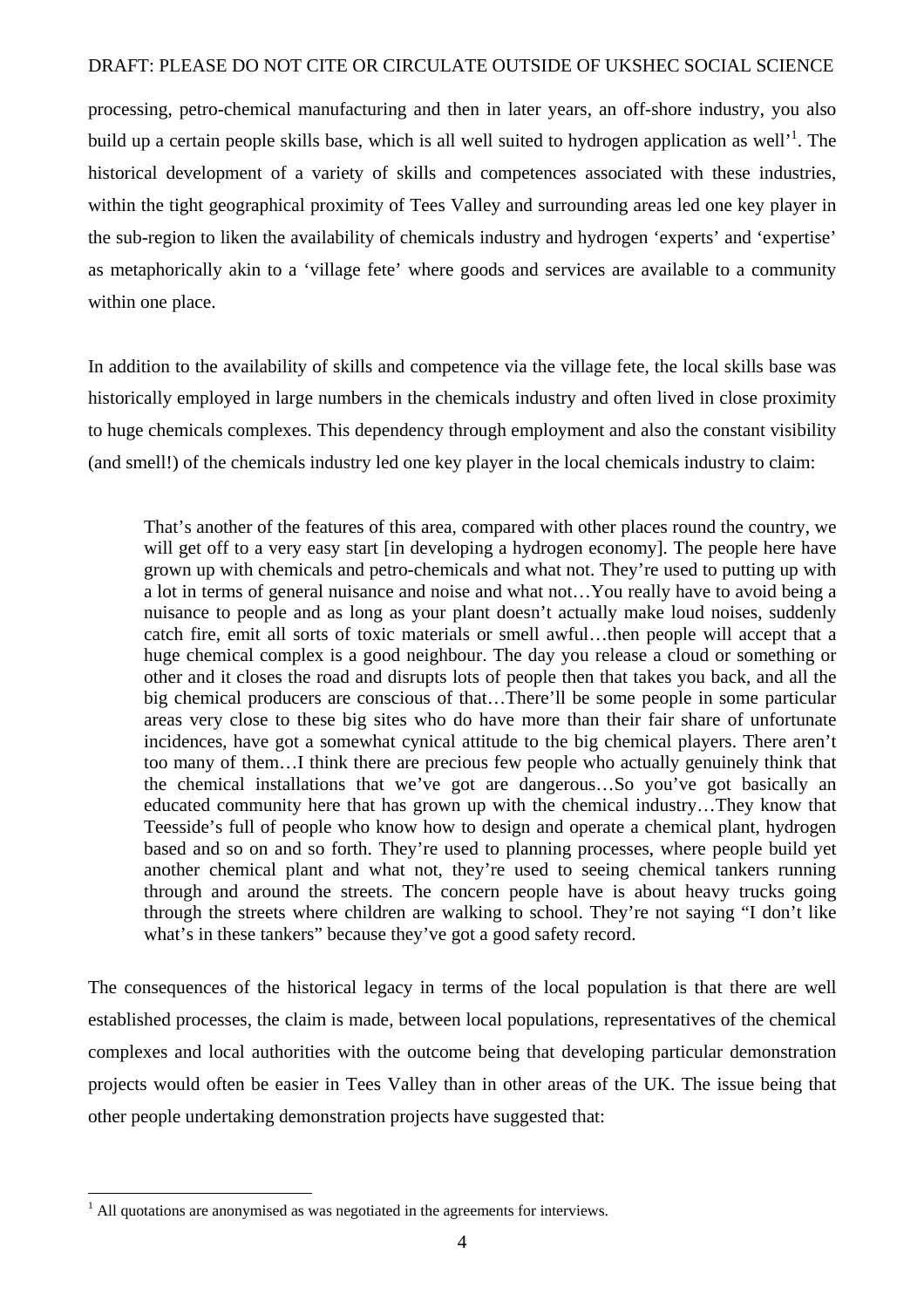They certainly believe that it [undertaking demonstrations] would be so much easier up here [in Tees Valley], partly because you've got local authorities who will look at all the professionalism people have…[We have had] countless planning applications for huge chemical complexes in this area and compared with all of that *this really is a piece of cake*. You've got populations that are used to being involved in that kind of planning process. Because we've built some rather controversial things in the Tees Valley, then we've developed very slick processes for proper engagement with people in the consultation stage…So there are well rehearsed processes for bringing communities along with planning processes for things that are much more intrusive, than anything that's going to come out of this.

#### **'De-industrialisation' and Job Losses**

Processes of 'de-industrialisation' in the 1970s and 1980s had huge repercussions for Teesside's reliance on chemicals and steel as the basis for employment and local economic activity. According to one local authority on economic issues:

I mean, it isn't that long ago the steel industry for example…I guess it would be the late '60's, for instance, would employ about 36,000 people. They now employ less than four [thousand]…and they produce more steel now than they did then.

British Steel's domination of steel employment in Tees Valley was mirrored by ICI's domination in chemicals. ICI, prior to processes of de-industrialisation, 'you find they owned most of the assets… most of the people worked for them and they built up the skills base'. ICI, over the last couple of decades sold off its heavy bulk commodity businesses 'to the point where they employ five or six hundred people there, in Teesside, rather than 35,000'. The consequence of this is that numerous multi-national concerns own individual plants in the Tees Valley. So that rather than 35,000 people all working for one employer there is now a situation of fragmentation where 'that employer employs five or six hundred people and then you have a few more thousand working for Huntsman and a few more thousand working for Shell etc'.

There is still a significant number of people employed in the chemicals and related industries in the Tees Valley:

But there's fifty separate different companies which in the main are headquartered overseas and, again, that's the difference, because ICI was always officially headquartered in London but it felt like it was headquartered in Teesside. Huntsman are headquartered in Salt Lake City over in the United States…and so it goes on, as you go round the place. So we've moved from something which was a UK headquartered business, to something where it's a bit fragmented. The plants are still there, they're still employing significant numbers of people, but they're all to some extent satellites of overseas companies.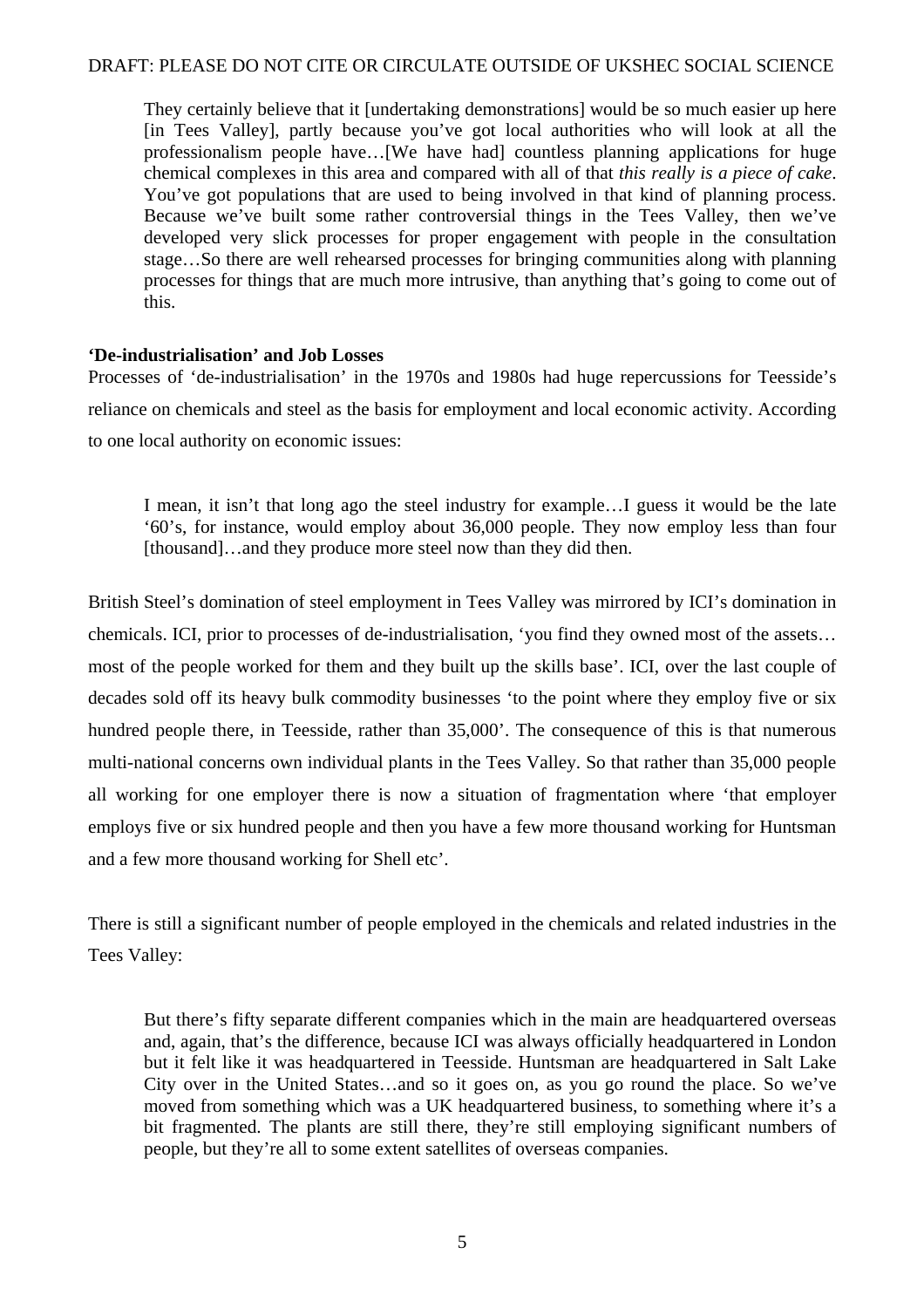The key point is that a variety of wider 'global' and sectoral economic pressures, in addition to automation of various processes in the production of steel and chemicals provided a context which challenged the basis of local employment and economic activity. With this context in mind there was a sense for one leading figure in the local chemical sector that historically Teesside had made a major contribution to UK economy but had little to show for it. Acknowledging this and broader processes of de-industrialisation affecting Teesside, there was a broad agreement amongst a small number of senior ex-ICI employees – or the 'ICI mafia' as one of its members called it – that a new rationale and desire was needed to help to find a replacement for the decline in traditional industries. There was some sympathy, according to one interviewee, for this nationally.

#### **Creating New Synergies as a Response to De-Industrialisation**

The historical legacy was based on sources of large-scale employment which were heading into decline. That is to say the available assets and skills base in the Tees Valley was in industries in decline rather than growth industries. The suggestion is that the development of a hydrogen economy on Teesside offered a basis for re-aligning these activities, skills and infrastructures with a number of currently perceived growth areas related to energy conservation, combined heat and power systems (CHP), CHP with fuel cells, hydrogen fuels and renewable hydrogen fuels. The development of a hydrogen economy in the Tees Valley was thus part of a wider strategy based on the perception that focusing on renewable energy and recycling, as high growth industries, offered a means, through adaptability of existing skills, assets and infrastructure in the creation of jobs and a competitive Tees Valley Economy:

So a number of parts of the UK are trying to latch on to those as new sources of employment. The reason that that should work here is that if you look at the skills base that grew up naturally around the sources of employment [it] fits very, very well with an emerging renewable energy market…Building large offshore pipelines, when it comes to assembling fuel cells, things like that.

The strategy in Tees Valley worked at exploiting such 'synergies' which links the historical legacy to new sources of employment. So, for example: 'A lot of the plastic people are now trying to recycle were invented here'. Additionally this links together the historical legacy with the renewable and recycling agenda through suggesting that:

We've got hydrogen here now and it's cheap, and it's available now for use. And we need to be developing vehicles that can use fuel cells. We need to be putting fuels cells into stationary applications. We can do that here and in parallel with all of this work on a larger project that would actually generate hydrogen without the release of  $CO<sub>2</sub>$ , and at some stage those two come together.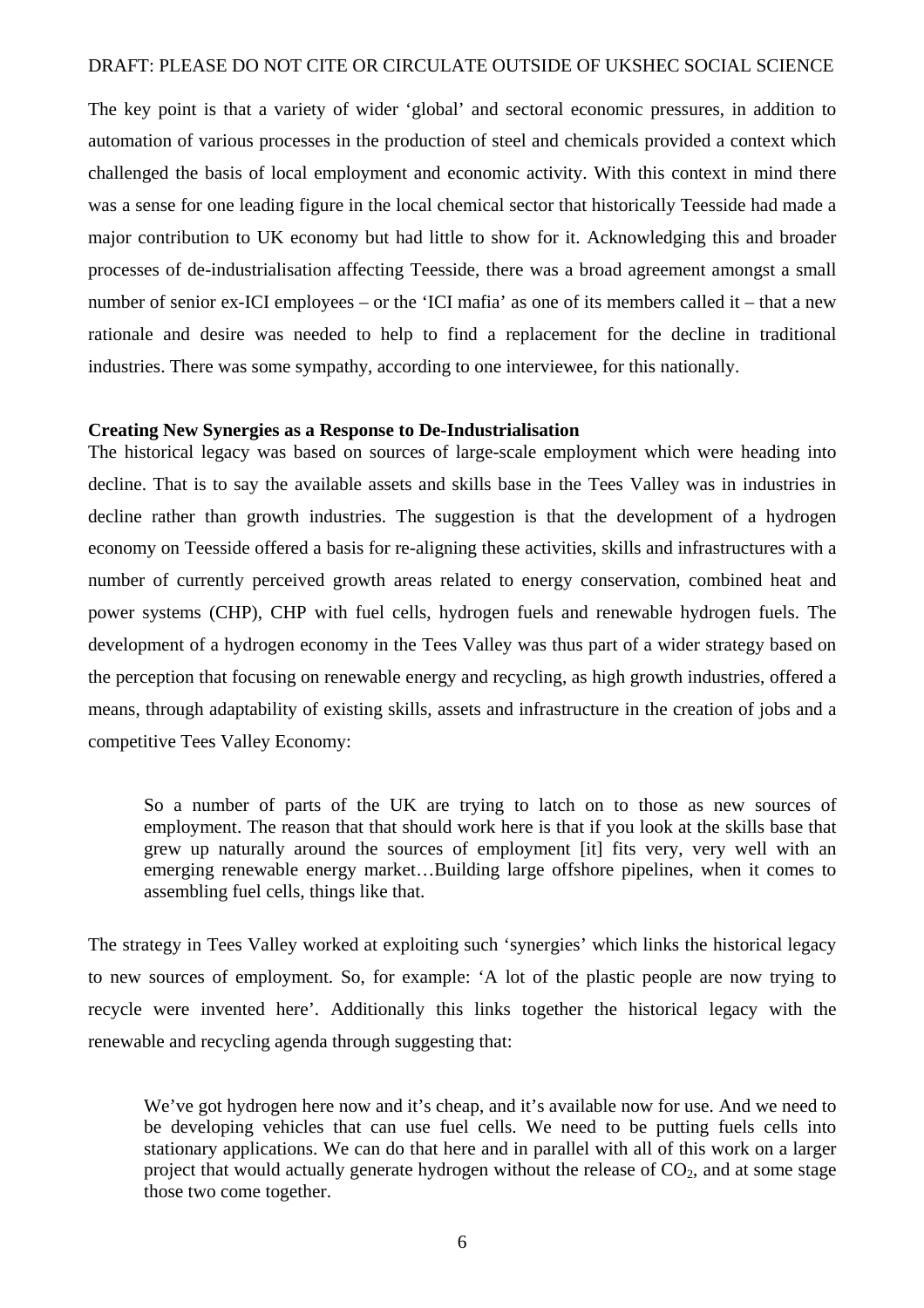As a basis for re-imagining the Tees Valley from its historical legacy to a hydrogen economy this representation is pushed further by the suggestion of a number of projects which would demonstrate the nascent hydrogen economy in action.

#### **Making the Hydrogen Economy Visible for Tees Valley and Beyond**

The suggestion was that there was an existing Tees Valley hydrogen 'system', physical in its nature but underpinned by associated skills, competences and public familiarity and 'acceptance' with hydrogen technologies. The notion of a Tees Valley hydrogen economy was 'made visible' through the simplified capturing of the possibilities of a hydrogen economy through the visually represented historically legacy.

#### Making the Historical Legacy Visible



The claim was that from the existing system, or physical infrastructure, a series of 'spurs' could be both added to the system or could be developed in a 'free-standing' way leaving open the possibility to 'connect' them to the system at a later date. The means through which the historical legacy would become linked to a future Tees Valley hydrogen economy was through a series of demonstration projects.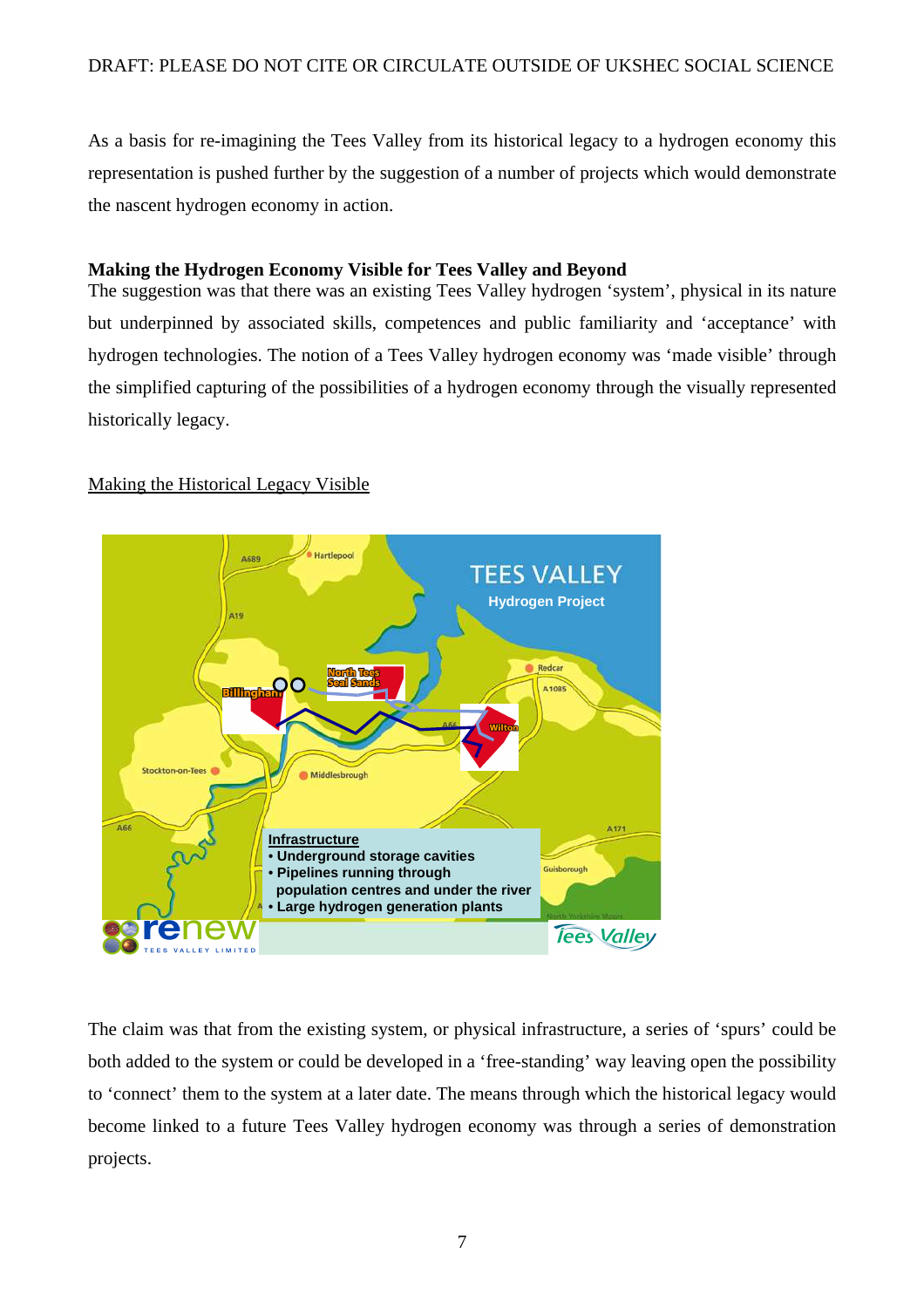Representations of the hydrogen economy through proposed demonstration projects in the Tees Valley were integrated with symbolic buildings or monuments as a means of increasing visibility and awareness. This included, for example, a demonstration project involving the powering of a sign on the landmark Tees Transporter Bridge. In making fuel cells and the hydrogen economy 'visible' in Teesside there was the use not only of iconic and 'visible' buildings and landmarks but also an importance was attached to political symbolism.

Further projects included utilising fuel cells in a lighthouse, a school and a chapel. There was a five year project with 'physical work' which started in early 2004 at Middlehaven in Middlesbrough where there were plans to implement a CHP 'total energy' system to power a large urban redevelopment project in the Middlesbrough dockside area. The aim was that the power unit would incorporate 2Mwatts of advanced fuel cells, fed by existing hydrogen and fuel gas infrastructures, out of a total energy demand of  $15MW^2$ . Additionally a Fleet & Fuelling Project and a Green Hydrogen Project were planned. The first of these aimed to draw upon the existing 'system' installing a green fuel station to dispense compressed natural gas, hydrogen and combinations of both to fuel local fleets and contribute to a 'steady reduction in carbon content of fuels over a tenyear period<sup>3</sup>. The Green Hydrogen Project sought to develop and incorporate green hydrogen into the existing hydrogen physical infrastructure. This included developing a major gasification plant producing hydrogen and electricity with the consequent CO2 being captured. This attempted to incorporate the geographical and geological position and advantage of Teesside in piping and capturing  $CO2$  in North Sea aquifers and also in developing enhanced oil recovery<sup>4</sup>. There was also a facility, housed at the ex-ICI plant at Wilton, which addressed developments in fuel cell applications under the organisation of the Fuel Cells Application Facility (FCAF).

#### **Communicating with 'Others' to Re-Imagine Tees Valley**

The importance of the demonstration projects was not just in terms of developing a hydrogen economy 'within' Tees Valley but also, in addition to wider aspects of the historical legacy such as the local skills base and public acceptability, was about offering an example of the Tees Valley as a context within which demonstration projects and processes could ideally occur. This led one key player to suggest through his frequent contacts with the DTI that:

We have been saying to DTI, if you are serious about developing a hydrogen economy but are not sure what it is going to be then we, on Teesside, can provide a national scale

 2 http://www.epicc.com/Chem/middlehaven.htm [accessed 07/01/2004]

<sup>&</sup>lt;sup>3</sup> http://www.epicc.com/Chem/fleeting.htm [accessed 07/01/2004]

<sup>&</sup>lt;sup>4</sup> http://www.epicc.com/Chem/greenhydrogen.htm [accessed 07/01/2004]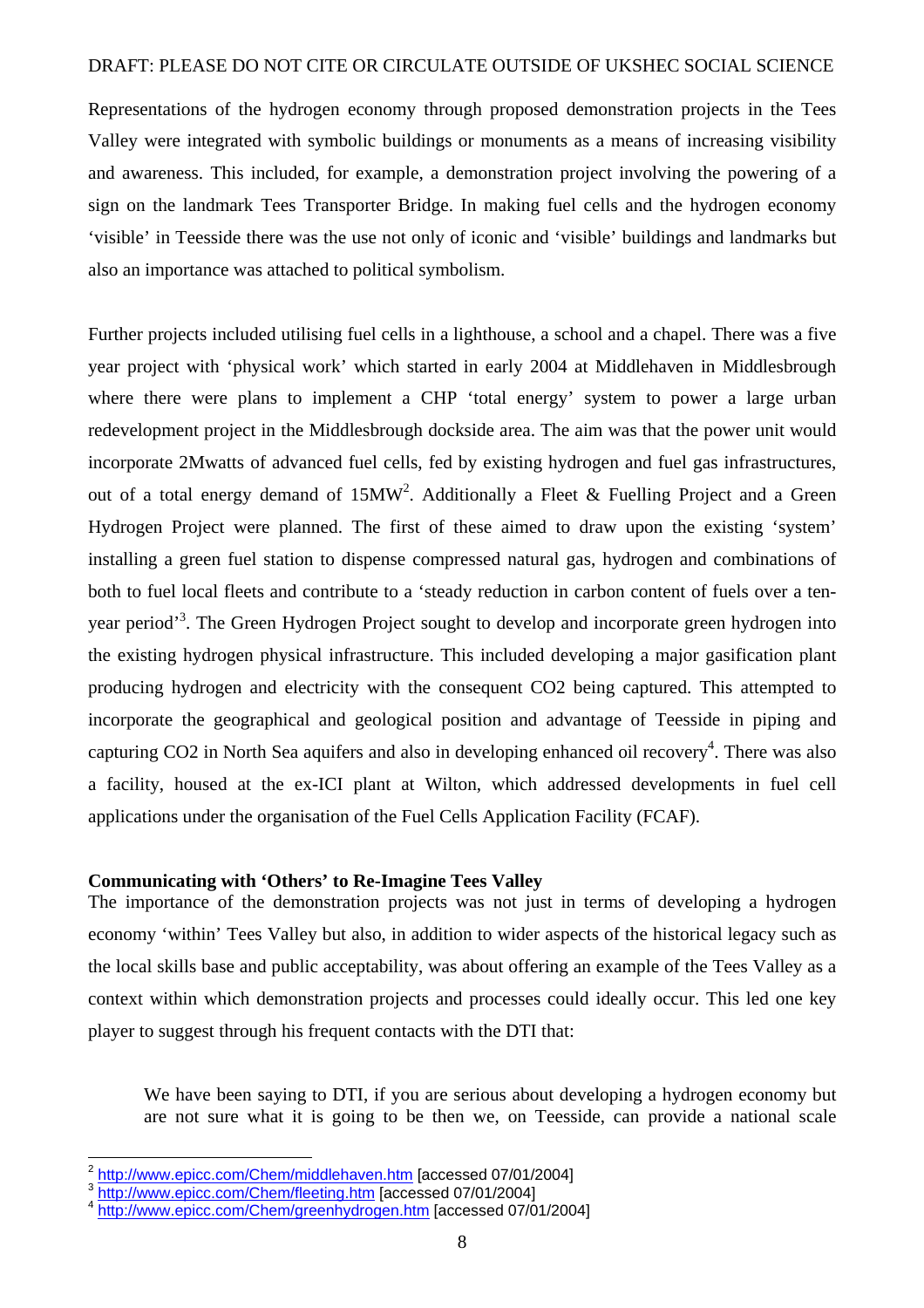experimental platform. So come and play around and do it here until you know what you want it to be.

The capability to 'play around' was underpinned by the expertise and knowledge available through the village fete and allowed the key player to make the offer to the DTI that:

Given your [DTI's] interest in the development of renewables and carbon sequestration – even though you are not clear what it means – we have the perfect Chemistry and Meccanno set to play around with until we decide what we want.

#### [Commission]

This contemporary attempt to represent Teesside through developing a hydrogen economy had a coherent narrative which linked the sub-region's  $20<sup>th</sup>$  Century history built on petrochemicals, steel and coal and the infrastructure, skills, knowledge and processes (the 'system') which was a legacy of this to widespread contemporary agendas of adapting these infrastructures, skills and processes to create new jobs and economic prosperity.

#### **'Stitching Together' the Tees Valley Hydrogen Economy**

This representation of the development of a Tees Valley hydrogen economy and the re-imagining of Tees Valley identity that this involved has largely been articulated here in an uncritical manner. The section of the paper examines the various interests, institutions and individuals that came together and attempts to align them, their agendas and resources in the production of a representation of the Tees Valley hydrogen economy. Subsequently the paper goes on to analyse attempts to 'make the hydrogen economy work' in the Tees Valley through an exploration of attempts to (re-)embed hydrogen and fuel cell technologies in 'unfamiliar' contexts.

#### **Creating a Shared Agenda**

Bringing some strategic clarity to a disaggregated chemical sector in a deindustrialising sub-region was what brought a few ex-senior ICI employees - the 'ICI mafia' - to fill the gap left by ICI. In doing this in the 1996 EPICC (European Process Industries Competitiveness Centre) was set up, initially through a partnership including the University of Teesside, British Steel, ICI, Teesside TEC and local authorities as an acknowledgement of the strength of process engineering in the Tees Valley to act as a 'centre of excellence' in maintaining and enhancing this position. For one key player, however, in this process in the early days it was very difficult to create a shared agenda between these different interests. This was to the extent that he felt 'battle scarred' by the process.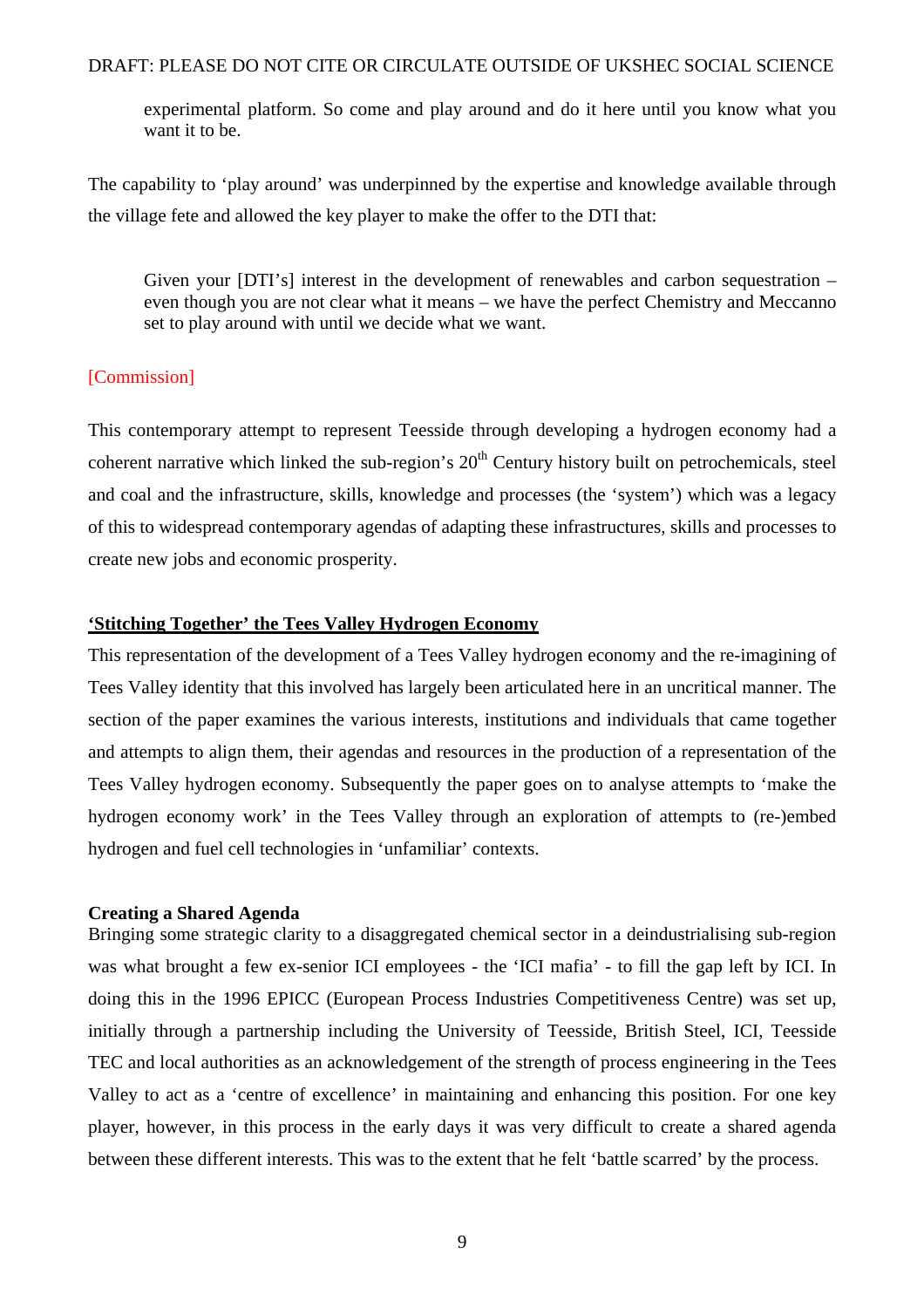Fast forward to early in the new millennium, where Forum for the Future, who had been undertaking various pieces of work for Middlesbrough Council, through discussions with neighbouring Redcar and Cleveland Borough Council suggested, according to one player close to discussions, that the idea of developing a hydrogen economy was increasingly being discussed amongst some of their associates. This led Forum for the Future to float this idea with local officials in the Tees Valley sub-region as, according to one of these officials, '*obviously* the best place to look at this is Teesside'. Despite this 'obviousness' one key official when contacted by Forum for the Future suggested that: 'I hadn't thought about it [the hydrogen economy] at all'. The alliance between Forum for the Future and Tees Valley local authorities led to a seminar which brought together a series of key 'stakeholders'. The issue then was to move from an acknowledgement of the possibilities of the hydrogen economy in the Tees Valley to address achieving its potential. As one official involved in the process pointed out:

So we then said, "well that was an interesting seminar, what do we do about this"? What we need is some assessment of the key areas in terms of promoting the hydrogen economy'.

The result was the commissioning of a study, funded by DEFRA and UK Steel Enterprise and undertaken by Forum for the Future.

From this report emerged a four-fold series of recommendations. The first of these sought to 'scope hydrogen-related technology potential in the area' through 'detailed economic, environmental and technical appraisals of specific fuel cell demonstration, infrastructure development and refuelling options'. The second recommendation focused on a comparison and contrasting of other UK hydrogen-related activities with the potential on Teesside and thus 'assess the merit of clustering hydrogen-related R&D in the Tees Valley' and subsequently establishing a UK centre of excellence 'built upon the area's specific advantages in terms of skills and knowledge resources'. A third point addressed the construction of a 'hydrogen forum' to bring a 'broad cross-section' of stakeholders from business, government and academia' to 'develop a strategy for furthering hydrogen-related options in the area'. The final recommendation sought to develop a hydrogen economy in the Tees Valley in a manner which strategically integrated this with wider developments in renewable energy (Forum for the Future, 2002, p.6).

#### **The Hydrogen Economy in the Tees Valley: Creating Jobs and Aspirations**

This report offered a framework through which the development of attempts to make the hydrogen economy 'work' on Teesside could begin. Although for some the development of a hydrogen economy was about developing a 'sustainability agenda'. The predominant motivation for local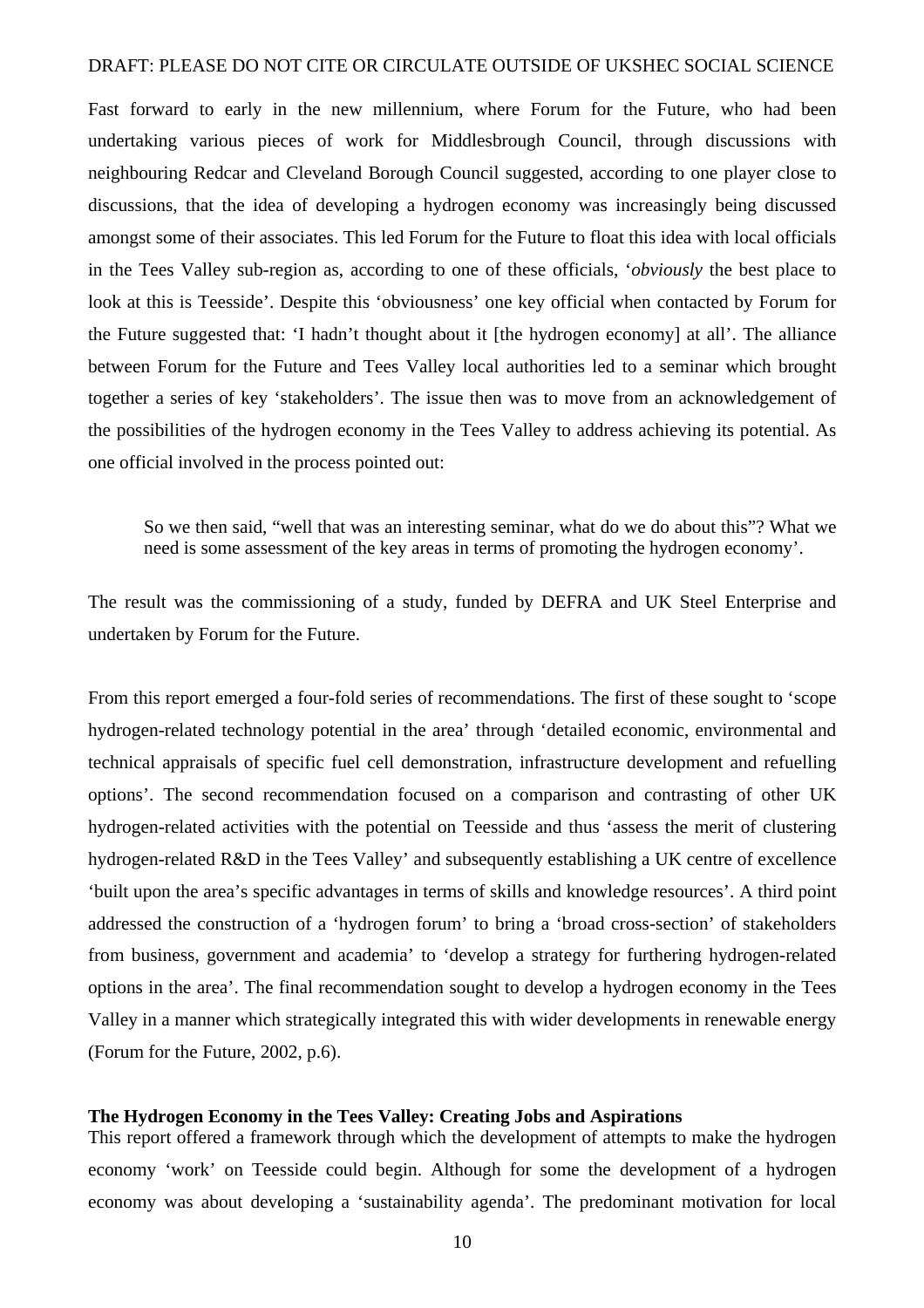authority involvement, according to one person close to this process was in job creation and economic 'regeneration':

It [developing a hydrogen economy] wasn't trying to improve the environment in particular. But if that's a benefit then great, we want that. But really what we are after is jobs and investment.

This required a focus on the strategic thinking outlined in the Forum for the Future report where 'now we have a strategy which is quite multi faceted in that sense is that hydrogen is an important part of it but only part of it'. In this sense the development of a hydrogen economy in Tees Valley needs to be seen as part of a 'sustainability' and job creation agenda which rests not just on hydrogen but also on wider processes of renewable energy technology innovation and application. The key point of this is that it allowed a number of local and regional stakeholders to see a variety of different possibilities which a renewable energy agenda might open up in relation to Tees Valley's existing skills and infrastructure base through potential processes of adaptability.

A common theme when talking to numerous stakeholders in the Tees Valley was a sense that Teesside had not received its 'due rewards' for its industrial outputs and that developing a hydrogen economy, as part of a strategy of economic regeneration, was also about 'trying to give people faith in the future of industry in this area'. Underpinning this was that 'so that people can see real benefit [of developing a hydrogen economy]. I've always been convinced that what we are talking about here is something to do with aspiration'. Fleshing this out, one stakeholder with a number of decades of experience of industry and regeneration claimed:

But, you know, I'm absolutely convinced that part of the problem we have here is because there's a great sort of inferiority complex in a way which reverts itself into bravado…And that's the reputation here it's got. You ride around and you see chemical plants…And we need to counter all that. And you can counter that in all kinds of different ways but it's physically what the place looks like [which often is the focus]. And this is what I've been talking about isn't the strategy in total, there are lots of other aspects of the strategy which are all about physical regeneration and so on as well. But you know, I'm convinced that training, job opportunities, graduate retention, telling youngsters the future in this area is terribly important is important as anything else. But of course the jobs have got to be here and they've got to be real and it's got to happen. Because if everybody's got to be convinced…you just can't tell people, they've got to see it for themselves.

A material manifestation of the 'inferiority complex' was in 'poverty issues' with the idea that 'local ownership' of hydrogen economy development would be an important part of addressing this: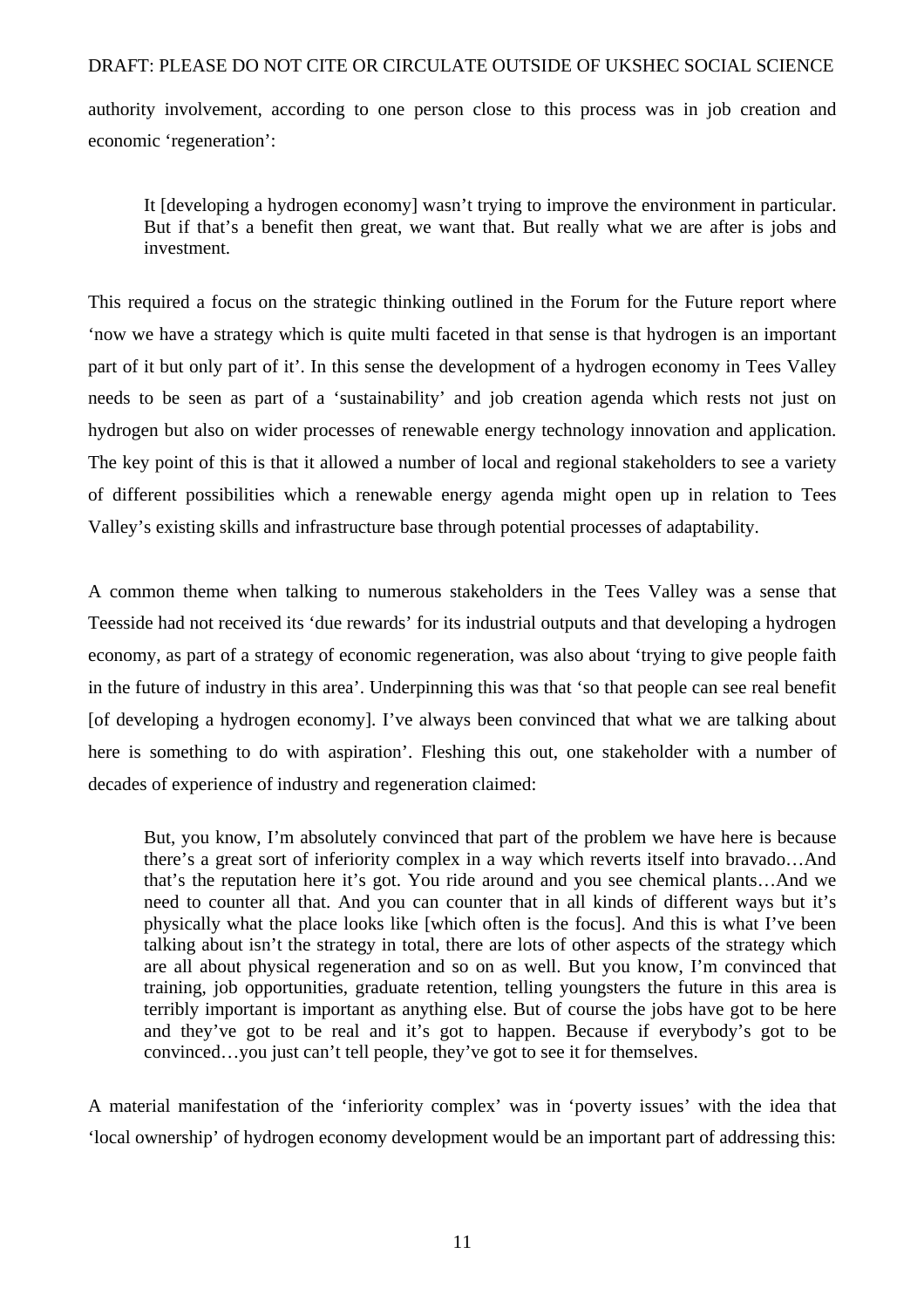There's poverty issues come into all that you know. So there's a whole deprivation agenda, a social agenda you can tie into this…to recycling schemes, etc…It touches on so much you know, civic pride…and sort of education and social aspects are at least as important.

There was an acknowledged tension between a 'sort of vision [which] is so inclusive' and being 'focused to deliver things'.

#### **'Global' Competitiveness and the 'Evolution' of Existing Industry**

The 'arrival' at this way of thinking had been gained through processes of learning through experience of inward investment in the sub-region in the 1990s and attempts to attract multinational enterprises which had little apparent resonance with the skills base and economy of the sub-region. The key point was that:

I think what has become really apparent to us over the last ten years is that it's very difficult to introduce industries into an area which hadn't traditionally been here because no infrastructure [is in place]. The Samsung case has exemplified that really because there's no history of large scale electronics here…So consequently you bring someone like Samsung in and there's no local suppliers. They had to bring in, or encourage, other Korean companies to come in and then it was just simply a branch plant…[a] screwdriver operation, related to microwave ovens and those sort of things…And now, Samsung have pulled out and the place is up for sale, but it did have a major training centre attached to it, that's one thing we're trying to get…So, I mean, what the emphasis now is very much more looking at…what are the best opportunities to create jobs…it's undoubtedly an evolution from existing industries is our conclusion.

The focus on developing a hydrogen economy in Tees Valley was about learning the lessons of the appropriation of so-called footloose 'global' capitalism as being importantly tied-up with local embedded resources and processes. The latest phase of Tees Valley regeneration looked to the landscape pressures for renewable energy technologies and innovation. It sought to address this through a level of appreciation of the 'existing' context in Tees Valley which took account of but went beyond physical hydrogen infrastructure and skills. It was also about adapting the sub-region's skills base and infrastructure to a variety of recycling and renewable energy technologies and the possibilities for jobs and investment that this may open up.

It was, furthermore, about acknowledging a perception of 'global' competition in 'that whilst Teesside is a fairly good location related to other chemical industry [locations] there are other, better locations and so the competition's pretty tough'. In this respect the idea of developing a Tees Valley hydrogen economy was one of imagining a future Tees Valley set alongside various concepts for sub-regional economic regeneration, including, for example, a 'coastal arc' focusing on tourism down the Teesside part of the NE coast or a Tees Corridor environmental concept. This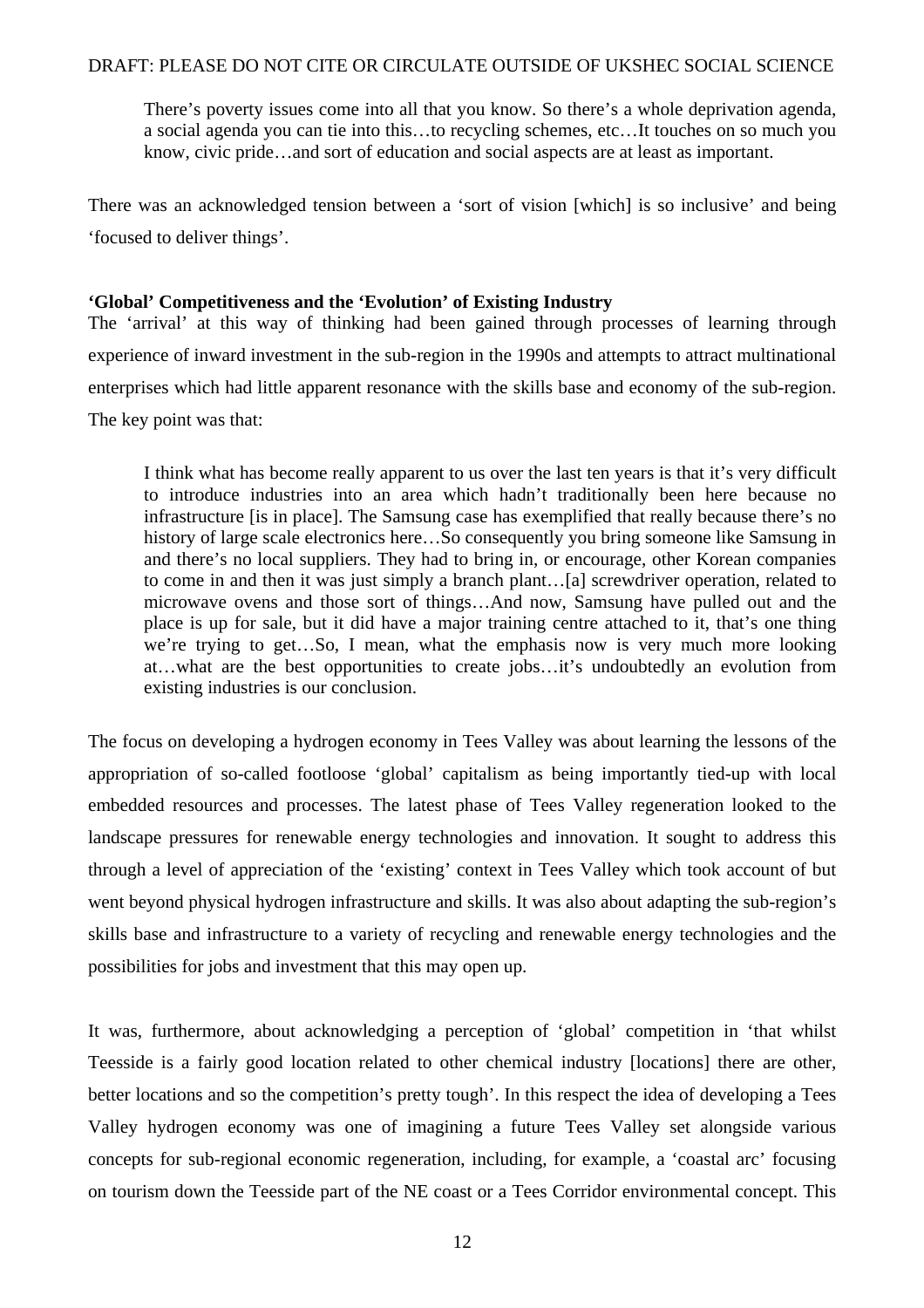also related to the tension of competition and co-operation between local and sub-regional authorities where collaboration may be 'necessary' but where 'each authority is looking after itself'. This may manifest itself in the battle for funding where in trying to achieve 'strategic fit' alignment is sought between local economic priorities and those that are sub-regional and regional.

#### **Interpenetration and Negotiation: 'Stitching Together' Scales of Governance**

An important issue was then a series of relationships between the local, sub-regional, regional, national and international scales of activity. In terms of hydrogen economy development in the Tees Valley the issue became one of how the narratives and objectives outlined above could be aligned with a variety of other political and institutional agendas at different 'levels', particularly in terms of the resource implications of this. Important were developments in terms of the regional development agency, One North East's, regional economic strategy and also its *Strategy for Success*, the sub-region's *Tees Valley Action Plan* but also the influence of and attempts to influence central government and the European Commission. In the case of the regional and subregional complimentary developments 'came out in parallel, and then there was a lot of discussion about, "hang on a minute, how do these things interface at a regional local level"…my objective was to make sure that opportunities in the Tees Valley are realised'. In doing this it was fundamental that:

Regionally and sub-regionally we are stitching these things [different agendas] together. So, although we came to the same conclusions [we did so] from different start points. If we don't, then we are not going to get the best out are we? So it's been a very deliberate and very conscious effort to stitch those [agendas] together.

This involved aligning these objectives with the regional development agency's emerging science and innovation programme, *Strategy for Success* (S4S). The development of S4S had been partially in acknowledgement that 'in effect seventy years of regional policy in the North-east haven't really given a step change in economic performance required' and that although 'there's been some major impacts with various programmes and policies over the years, nothing had really lifted the Northeast from being bottom of the economic league table to mid-table or higher…The Strategy for Success is a bit based on the fact that traditional regional economic policy wasn't working particularly well in the region, although, obviously having some positive impact'.

The key points of the S4S, which have relevance for the development of a Tees Valley hydrogen economy are as follows: that (1) innovation in science and technology needed to build on existing regional strengths; (2) that an understanding of what regional strengths were including an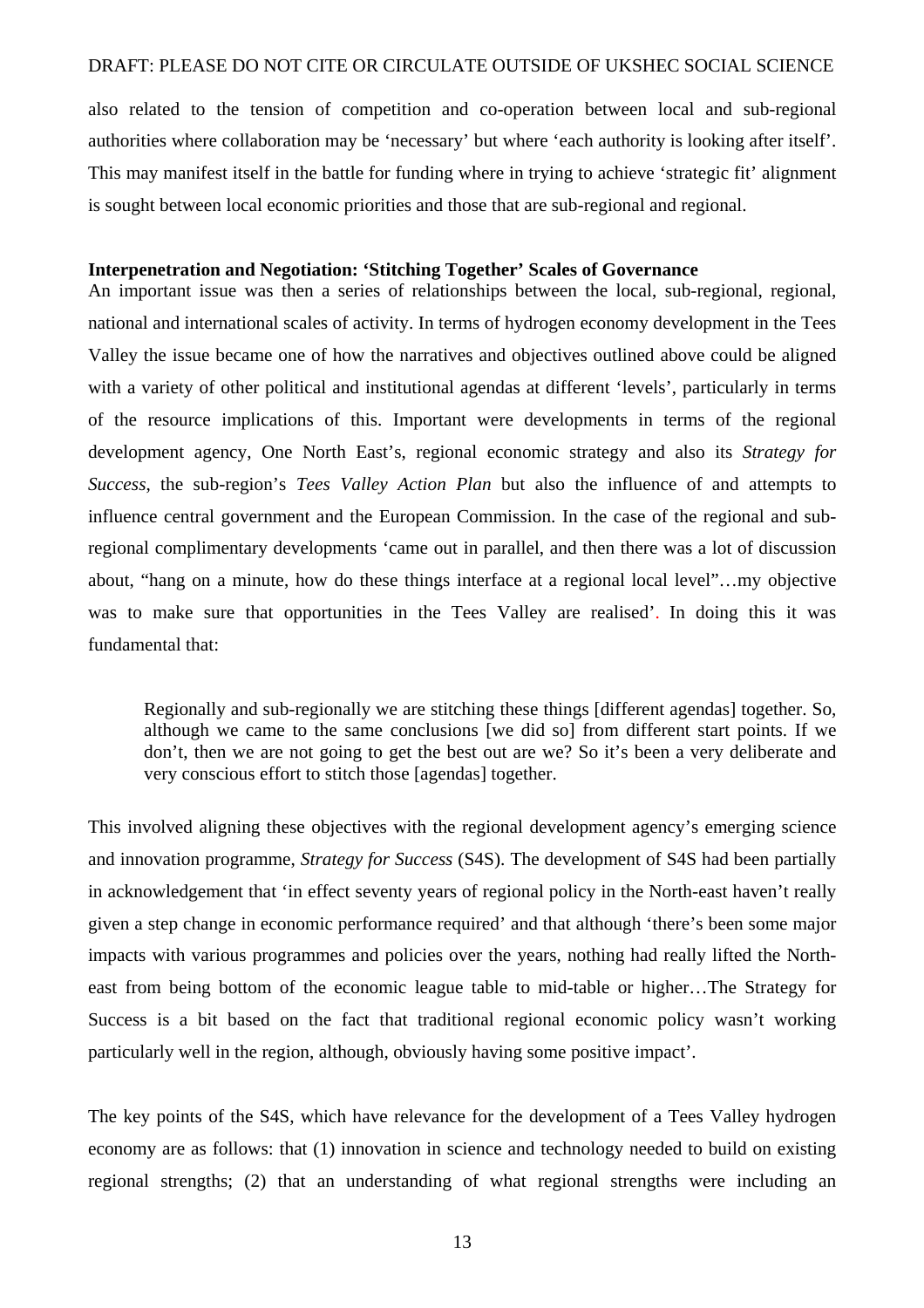appreciation of existing – often disconnected – activities was required; (3) the types of mechanisms and structures which may be used to plug any gaps; and (4) that strong links between the research base and business and industry were developed.

An appreciation of key regional strengths was premised on a key study, undertaken by Arthur D Little consultants. A key existing regional strength was seen as being the area of environmental technology, including the process industries and new and renewable energy technologies. In particular respect of Tees Valley the research and development facilities at the Wilton plant accounted for:

It was estimated 25 per cent of the commercial R&D in the North East…You know it had 600 graduates working in that place. I mean it's a powerhouse, all sorts of products, plastic products which are now common place, all started off and researched around here.

The strength of process industries in the Tees Valley and at Wilton in particular led to the setting up of one of the North East's five regional centres of excellence, the Centre for Process Innovation (CPI). The Centres of Excellence offered a means of bringing together both public and private facets of the regional research base to develop technologies to the extent that they 'can be utilised for commercial purposes<sup>5</sup>, 'so that the Centres' role really is, to a certain extent, networking...[but] it's a secondary role, it's really the commercialisation of R&D, in their particular technology'.

In doing this,

Centres will seek to secure additional funding for research, transfer and business development activities, market the knowledge base and the Clusters, provide intelligence on Cluster needs, secure suitable equipment and related facilities and secure appropriate incubation facilities. A lean operating structure is proposed, whereby the Centres are virtual organisations with a core co-ordinating staff<sup>6</sup>.

The aim was to achieve a degree of strategic interrelationship between Centres of Excellence, which was addressed in a number of ways, including:

They all have regular meetings, the chairs of the boards all have a regular meeting as well. And even finance directors have regular meetings…So to a certain extent the Strategy for Success team, part of One North East still obviously, has some of that role of making sure that interaction happens but it also happens on a sort of a technology and commercialisation level as well. But a lot of the centres are working very closely together on particular issues. So for example, on hydrogen NAREC which is the energy centre of excellence and CPI, of

 5 http://www.strategyforsuccess.info/html/cen\_excel.html [accessed 13th January 2005]

<sup>&</sup>lt;sup>6</sup> http://www.strategyforsuccess.info/html/cen\_excel.html [accessed 13th January 2005]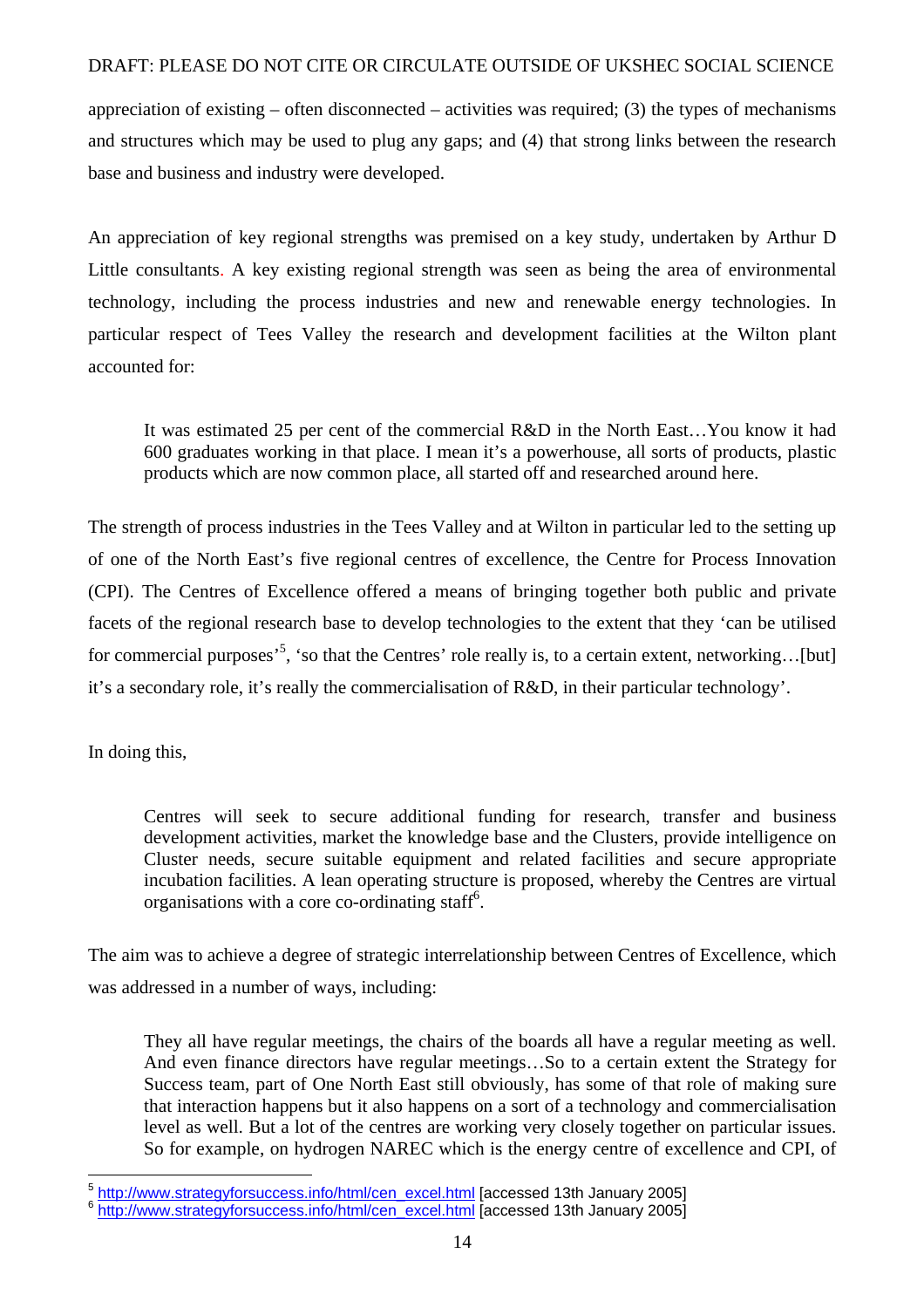course innovation, are working both very closely on the hydrogen and fuel cell type [initiatives].

Not only were there attempts at strategic alignment across the Centres of Excellence but also between the S4S initiative as a whole and a range of other regional programmes and strategies:

So what we have to do really is influence the skills agenda and skills programmes, the property and infrastructure programmes - across the board really - the business support programmes. You know, we can't hope to deliver all those so what we have to do is basically say "here is the technology, or sort of business focus that will really help drive the region forward and if we can all work together"…really sort of get the momentum that we need behind it, and then obviously the idea is it's then fully delivered by private sector investment in sort of the medium and long term.

In addition the S4S raises a series of issues about the ways in which this regional initiative is both influencing of and influenced by central government. The development of clusters has been a central tenet of DTI. Attempts by the North-east to influence central government can be seen in a number of ways. These include the networking potential of key individuals, for example, the ex-Chairman of the Science and Industry Council (the 'Strategy for Success'), Sir Ian Gibson who was chief executive of Nissan Europe and on the Bank of England Committee and who is 'very well linked in with DTI and well linked into the European level in various institutions'. The S4S initiative itself has, according to a key regional player, 'clearly…fed into the Innovation Review and to a certain extent the Technology Strategy that the DTI have done or are doing'. Also the Science and Industry Council initiative developed in the North-east (and the North-west) 'has kind of been embedded in national policy'. Additionally, 'the movement that's starting to happen on the things like cluster policy, trying to make that work more effectively in the UK…there are some indications that national policy is to a certain extent feeding off regional policy from some of these areas'. There was, the claim was made, a 'recursive' element to this in that 'the Innovation Review, the recent comprehensive Spending Review and…the Lambert Review are starting to kind of direct regional policy to a certain extent. And to a certain extent that reinforces what we've been doing'.

#### **CPI and Renew Tees Valley as Strategic Interventions**

The lineage of CPI can be traced back to EPPIC – the early difficulties of which were highlighted at the start of this section. Within CPI sits its Fuel Cells Application Facility (FCAF), the role of which is to offer 'a physical resource to identify, expedite and facilitate the development of applications for fuel cells<sup> $,7$ </sup>. In particular the role of the FCAF is 'to support the development and

<sup>&</sup>lt;sup>7</sup> http://www.epicc.com/Chem/fcaf.htm [accessed 07/01/2004]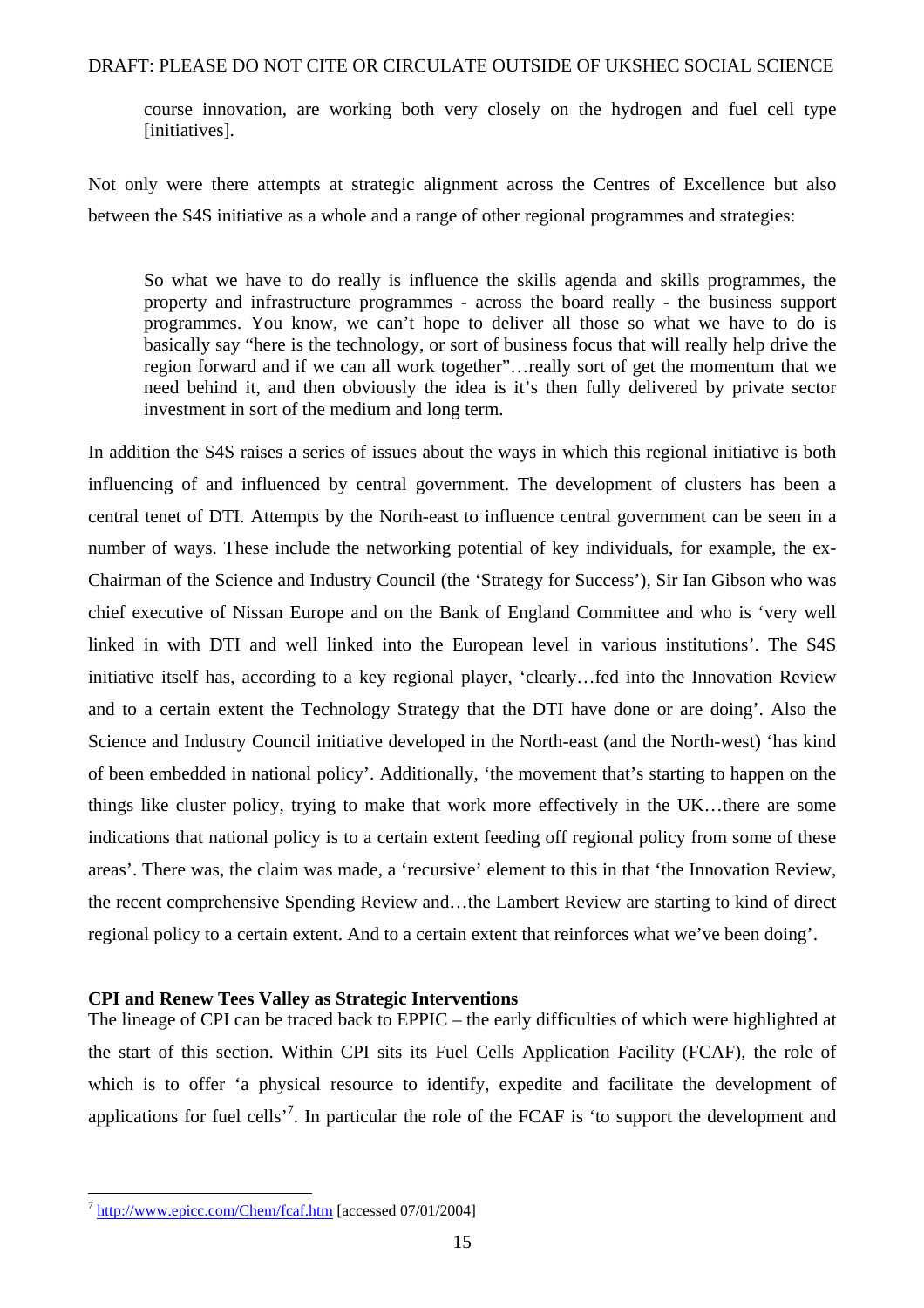deployment of fuel cells into real-life applications in both static and portable (but not automotive) opportunities<sup>,8</sup> and it is funded from the regional level.

Renew Tees Valley emerged at the interface of an alignment between Redcar and Cleveland Borough Council and the sub-regional Tees Valley Partnership. The Redcar and Cleveland Employment Action Plan identified six key areas and economic sectors as priorities for economic regeneration in the borough one of which was premised on opening up employment opportunities for the people of the borough in the face of  $-$  but adapting to the legacy of  $-$  the decline of traditional industries in the area. With a background of higher than the national average figures in unemployment, Redcar and Cleveland took a central role in setting up Renew Tees Valley through TVAP funding 'to address opportunities in renewable energy and recycling'. In doing this they sought to align local economic regeneration priorities with those of the sub-regional and regional as the TVAP represented the sub-region's proposed programme of activity over a three year period (2003-2006). The body charged with lobbying, monitoring and implementing the sub-regional action plan was the Tees Valley Partnership from where funding was gained for the Renew Tees Valley within which sits the Tees Valley Hydrogen Project.

The Tees Valley Hydrogen Project (TVHP) was set-up in 2001. The TVHP takes as an understanding that its role in the development of a hydrogen economy in the Tees Valley is in strategically intervening to encourage innovation and the adaptability of declining industries and an existing skills base to new economic concerns and sources of employment. Renew Tees Valley and the TVHP as such function as organisations designed to make a strategic intervention – as 'intermediaries' - in a process of adapting existing skills bases, public perceptions and infrastructures. On this basis, within a decade: 'Renew Tees Valley will have ceased to exist because the whole thinking is…set it up for the five or six years to make a strategic intervention'. This process was to be undertaken on the basis of the vision outlined previously, through the strategic intervention of the TVHP, initially through developing demonstration projects. It is to this process that we now turn.

### **Performing the Tees Valley Hydrogen Economy: Re-embedding Technologies in Unfamiliar Contexts**

Much of the vision of early 'delivery' of a Tees Valley hydrogen economy was tied-up with the development of highly visible demonstration projects. These initiatives raise a series of issues in relation to attempts to re-embed in the context of a school, a crematorium, an urban development

<sup>&</sup>lt;sup>8</sup> http://www.uk-cpi.com/main.asp?Section=4353&User=clylroxpasxayenuyzdhjfjhaid [accessed 14/01/2004]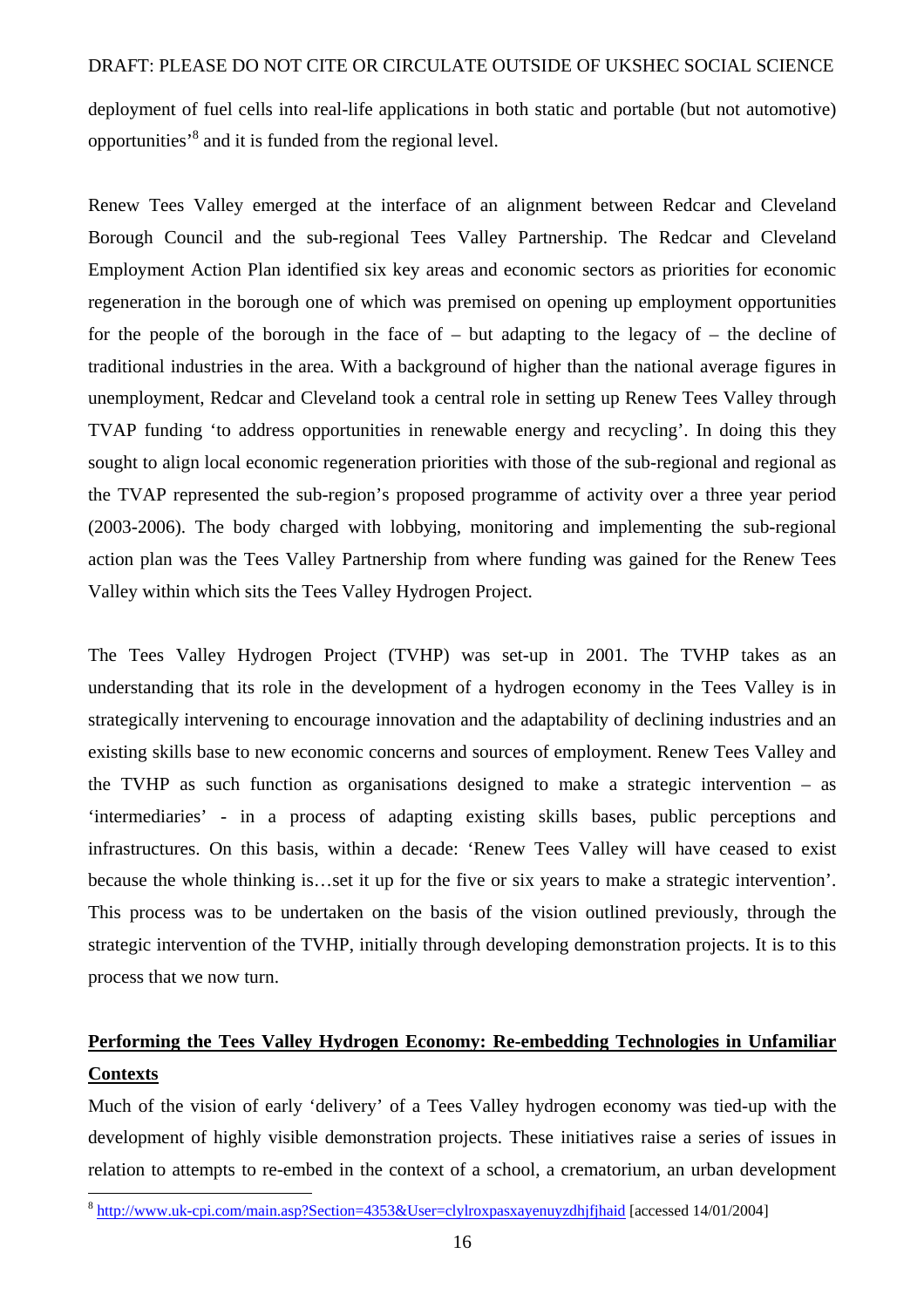project and so on technologies which we're developed in the context of the chemicals industry and the 'laboratory'. These issues include asking why would key stakeholders wish to involve themselves in these demonstration projects? How was meaning around a hydrogen or fuel cell technology negotiated within, for example, the context of a school? What sort of design and technical adjustments were made to these technologies? What sorts of issues regarding the adaptability and development of infrastructures occurred? In what ways were environmental issues raised? To what extent were markets for these technologies shaped and what was it, if anything, that was 'transferable' from context to context?

#### **The Claim to Importance of the Historical Legacy**

The development of demonstration projects needs to be seen within the context of Tees Valley where a series of historically developed 'well rehearsed processes' included engaging consultancy companies to develop environmental impact statements, and also to organise various public consultation evenings. These processes were outlined by one key player in the sub-region, who said:

There's something as well about signalling these things well in advance. So when you've done it many times before I can see the time line for the project and I need to have the PR time, like, for the project as well. So you say, "When do I start to put it into general editorial in the local press? When do I start to become more specific? When do I start to try to find people who might actually make supportive comments about these things? When do I start to get some brochures published and hand them out in local libraries? When do I want to get some models made of whatever this thing is that I want to build and give an interest for people to see them? When do I want to start convening public meetings and when do I want give more details of what this is, and how do I dovetail this with the official regulatory process? When am I formally planning to go to the planning commission, and when am I hoping that is all going to be closed up?" When you've done that many times before on similar projects across the Tees Valley, you become quite good at it. Now you'll never get something through that really you shouldn't be building.

This key stakeholder continued:

So they would go along with lots of very well prepared stands and what not, lots of literature, to make sure that the opinion formers are invited as well as having an open invitation for the public. We'll have the right number of these, think them carefully through, what level of detail you want to expose at different stages of the development of the project and so on. And I've been impressed when I've gone along to these to see that they will actually muster the right panel of experts for these evenings so that nobody can throw in a genuine question and not get a pretty credible answer on the evening. And we'll have one or two experienced local authority people there who can spot those with just stupid ones and [that] are not genuine. I'm not expecting everything to be sweetness and light. If you're used to running this type of process you'll say [I'll see] this train up the hill, over the top and down the other side. You can see when it's hovering on the top and it was starting go back down the other side and who are the people who are still in the back carriage who right to the bitter end [are 'obstructive']. So I've seen these meetings being run where that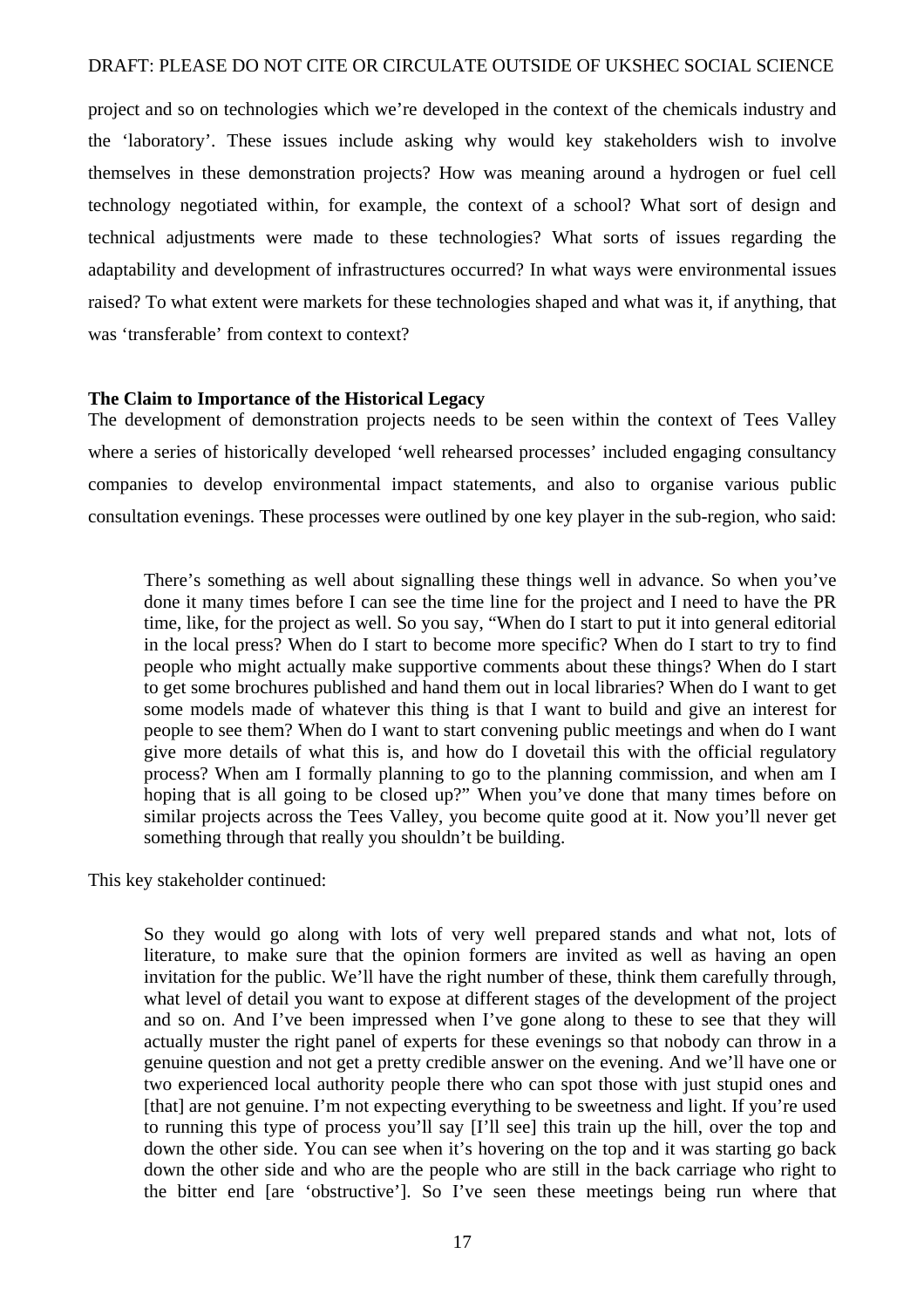judgement's being made and decided which of these questions are being asked are really worth following through, because that's a genuine attempt to establish some commonality, and which is just the last of some NIMBY who will stick with his particular hobby horse even after everybody else has moved on…What you can't do is take something that shouldn't be built and try and persuade people it should be. There is no process for something like that.

#### **Lessons from Demonstration Projects**

As part of a series of TVHP demonstration projects, a local school was to take part in the demonstration of a fuel cell domestic CHP. The school was selected with the help of the local authority. This raised a key question for one key figure in the Teesside hydrogen community:

Let me take an example, like putting one [a fuel cell] into a school. You say well this is hydrogen, as a petro-chemical professional I know how to design safe hydrogen installations or chemical plants. How do you take something which is engineered to be safe in that environment and re-engineer it to be safe in a school?

There was an issue prior to this in that the rationale for developing demonstration projects, from a TVHP perspective, was captured in their vision of an emerging hydrogen economy in the Tees Valley. A key point here then is not only how the headteacher and governors are brought onside but also a whole range of stakeholders. What if they simply don't want to? Or don't perceive a need to? The issue was one of how to enrol the headteacher and governors into this project and in selling the benefits to them. Or to put it another way: why would the headteacher and governors see a need or a benefit from engaging with the project? Not only did those involved in developing the project see a need to involve the headteacher and the governors but also to engage a variety of stakeholders (technologists, local authority planners, etc) in a consultation process which had been adapted from a chemical industry risk assessment process called a Hazard and Operability Study.

These are questions which are difficult to address largely due to the process of 'implementation' being ongoing and the sensitivity involved. The gaining of agreement to develop and implement a fuel cell within the uncertain context of the school was a process of learning by trying. The perceived need for negotiation, through the Hazard and Operability Study, is an acknowledgment of the anticipations of key players in the demonstration projects that: 'It's not until you begin a project that you can confront the real and practical problems in real time'.

It is these anticipations of technological possibilities and the expertise and know-how available locally which are important. These are important in the sense that dealing with the uncertainties of how to go about embedding a fuel cell within a school relies on the availability of a vast array of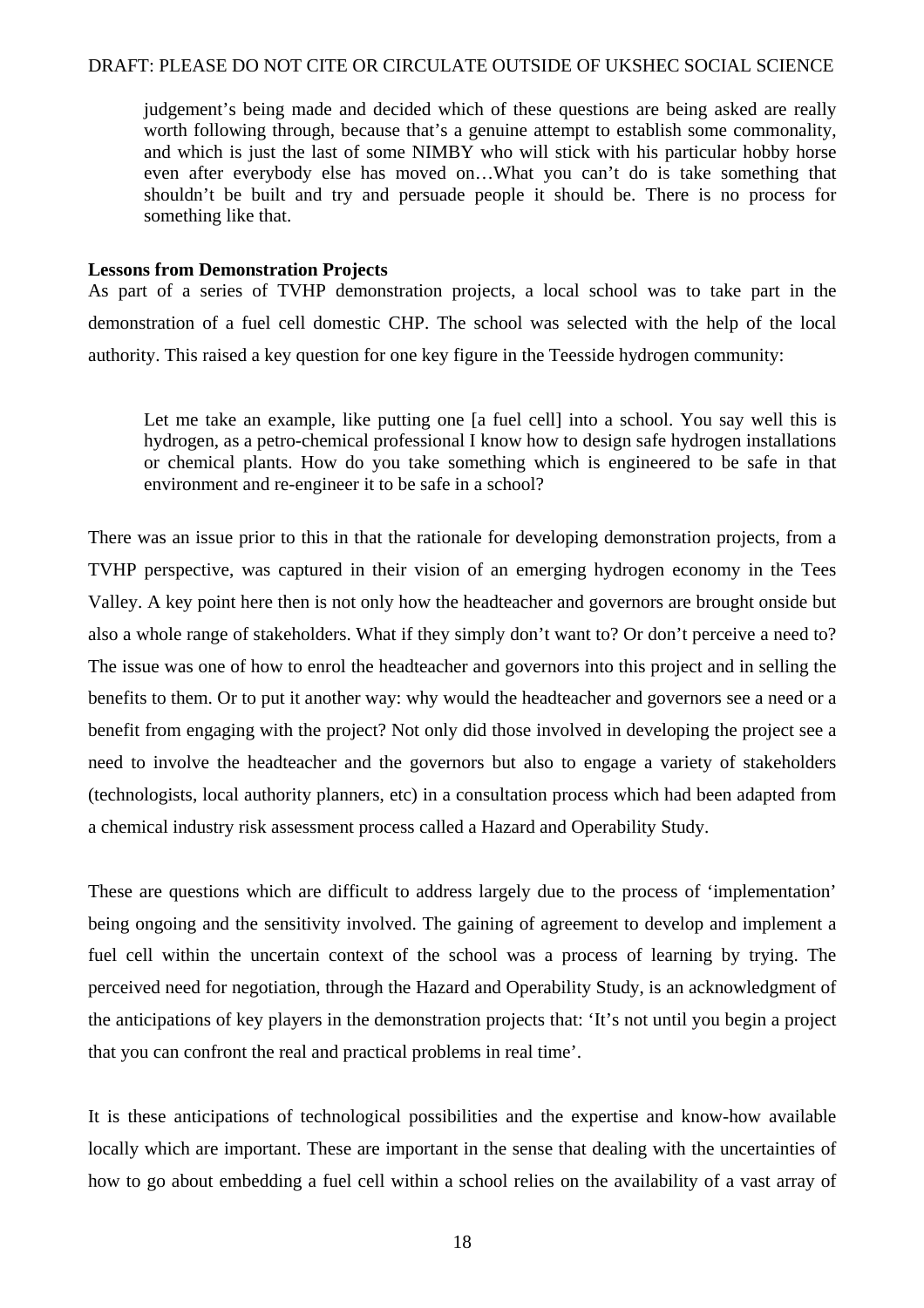different forms of local 'relevant' knowledge – a knowledge base which relates to the metaphor of the village fete.

#### **Engagement through Education**

The idea to situate a fuel cell in a school was undertaken not solely as part of attaining a wider public visibility for the development of a Tees Valley hydrogen economy at a basic level but also through seeking to link the demonstration project initiative to integrating aspects of hydrogen economy and technology development into school cirrcula. This was interesting not only in that it introduced the idea of a local hydrogen economy to children at an early age but also in that it offered a means of engaging parents and grandparents through such initiatives:

We've also developed an educational package in particular in various schools. There was one big event when we had about a thousand schoolchildren attend…[exploring] the hydrogen economy, what it's about…And every child has two parents and four grandparents and eventually word begins to spread.

Processes of influencing understanding in producing meaning were seen as particularly important in relation to perceptions of safety around fuel cell technologies.

So you're finding that your having to educate people. They have all the right motivation. They understand that some of their ideas are actually very dangerous. So you're effectively saying "no, what you want to have is hydrogen in a cage" and the cage needs to be big enough so you're saying that people will walk past with cigarettes in their hand, no matter what, even in a school where they're not allowed to smoke, you have to expect it to happen...What you will find as well is that there are perceptions, and so for example [we] had to go along and talk to the school governors about the process so that they could satisfy themselves that if there were ever…a minor problem how would they actually defend the fact that this was put in? What you will find, of course, is that their school children are going to have jobs in the hydrogen economy, fuel cells are on the curriculum, they can actually demonstrate because they've got the fuel cell so there's all sorts…of reasons for having it there. But they have to satisfy themselves that it's justifiable and you can just imagine someone whose child hasn't been allowed to go to this school or something decides I want to make some mischief so I'm going to scare or something, which could be used to create an interesting newspaper story…You have to go into that with your eyes open.

#### **Design and Safety**

The adjustments to technical and design aspects of fuel cells can be illustrated not only by through the example of the school but also through a visitors centre outside of a chapel which was a demonstration project using a fuel cell domestic CHP. The professional expertise, of those involved with the development, of dealing with hydrogen technologies within the chemical industry needed to take account of the context of development and in particular the first thing that distressed people often do on leaving the chapel is to light up a cigarette! The issue is: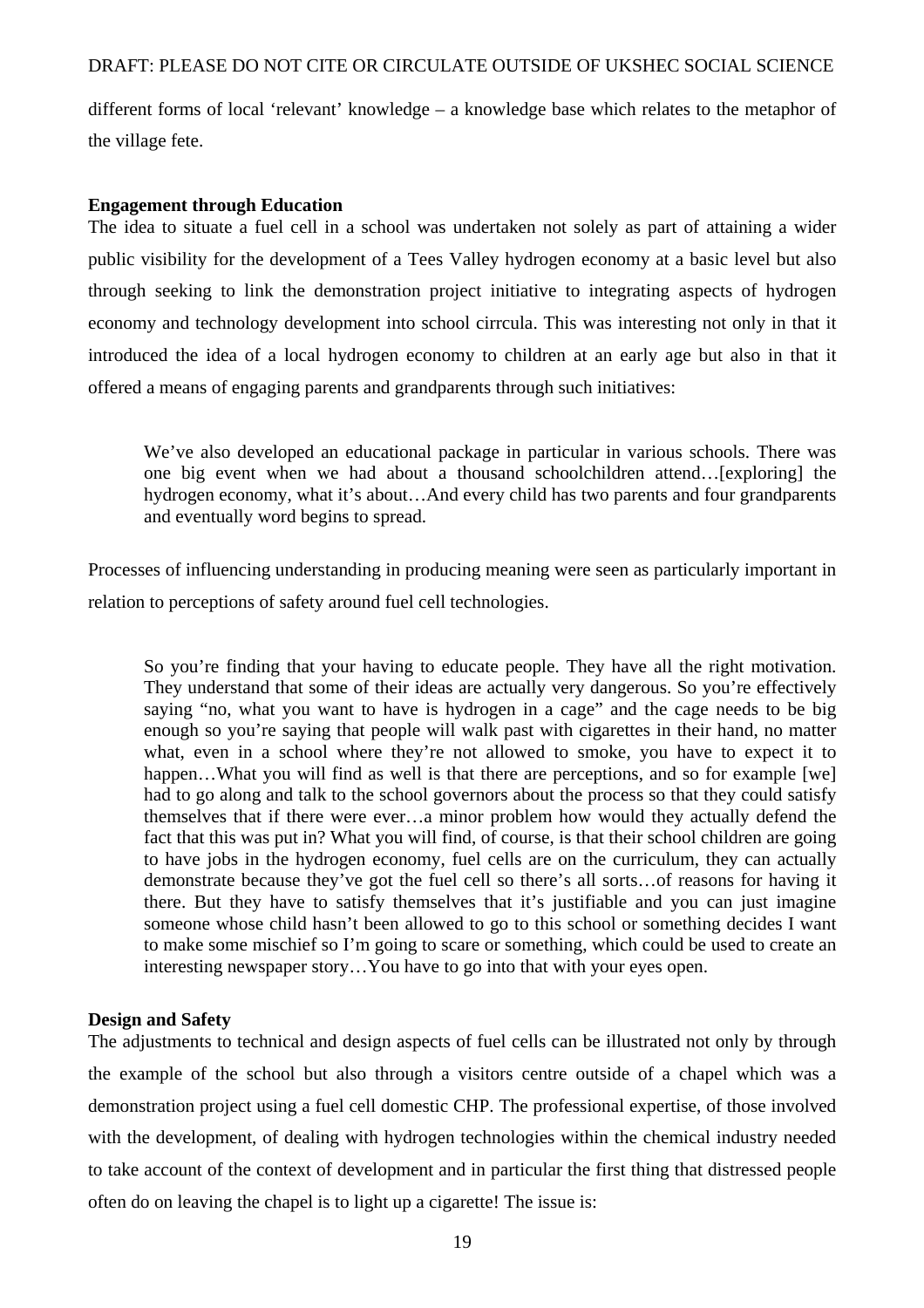So you can't say it's a non-smoking area. Now the hydrogen economy can't come to your place where there are people until you find a way of engineering in safety. So you then say, we actually have to have these hydrogen storage cylinders and store it in the centre of a much larger compound than any other different chemical plants simply because the reason I can't guarantee that people wont be inside that compound. So you end up saying, where is the flammable zone and therefore where do I put the…safe fence and so on?

#### **Chasing Distinction through Demonstration Projects**

An interesting aspect of the Tees Valley hydrogen economy vision was in the ways it sought to adapt both the existing physical infrastructure and to link that up to new standalone demonstration projects. The example of the Middlehaven urban development project is interesting to look at in this respect. Middlehaven sits around six kilometres away from the existing physical infrastructure and the aim and anticipation of being fed from the existing system would require not only linking up this demonstration project with existing hydrogen production and distribution infrastructure but also the active involvement of Huntsman who control the system, and at present – according to one view - show little apparent inclination to opening the system up as a utility. In this instance the representation of the Tees Valley hydrogen economy around adapting existing infrastructure, as yet, does not equate with the performance of the hydrogen economy where there are a number of demonstration projects which are standalone.

The rationale for the development of a CHP at Middlehaven was as part of a much larger economic regeneration project. In this respect the key priority of Middlehaven in terms of the hydrogen economy is: '[Economic] development and jobs and getting industry moved into the area' with environmental issues further down the agenda, 'low priority' and which 'could often drop off the agenda'. The Middlehaven development had previous planning incarnations as an attempt to regenerate and transform the Middlesbrough docks area. The current approach to development was to be more distinctive in construction taking account of environmental issues. As land prices were often relatively inexpensive the focus was on developing buildings to high environmental regulatory standards and drawing on innovative and decentralised forms of energy was one aspect of what made it distinctive. In this sense this is where the story of the hydrogen economy emerges in the demonstration project at Middlehaven. Although environmental standards and regulations were a highlight of the Middlehaven development these were still underlying issues in relation to attracting inward investment and jobs through 'environmental' distinction. The distinction may be that: 'Interest in that site [Middlehaven] hasn't been as great as others'. In this case one facet of the marketing of this site was through positive perceptions of its environmentalism, according to someone close to this process. Somebody else suggested, somewhat scathingly, that many of the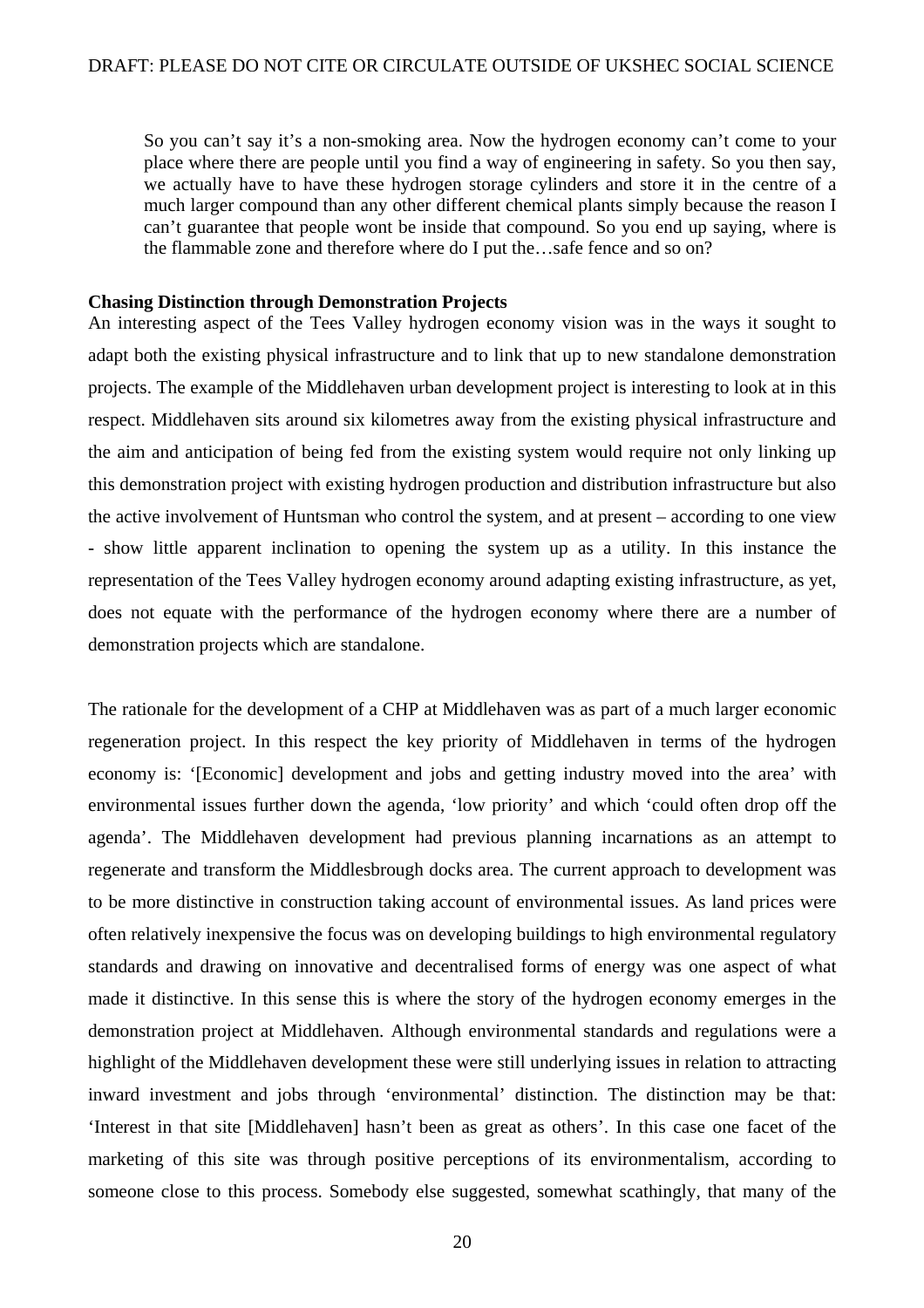waterside developments in the area were attempts to ape Salford Quays and he thought they would struggle to attract people – asking one of us, pejoratively, to 'smell the air'! Despite these negative perceptions there were many suggestions that the local authority took environmental protection more seriously than many councils.

When discussing the early stages of the most recent phase of development at Middlehaven someone close to the initiative highlighted the ways in which the processes of developing the Middlehaven CHP 'total energy' system was one of 'muddling through'. This led the same person to highlight the importance of the village fete. Drawing on the village fete was necessary as: 'There is a need to overcome a tremendous level of minutiae that gets in the way'.

#### **'Transferability', Training and the Creation of Markets**

Some, but by no means all, of this 'minutiae' related to dealing with bids for funding. This relates to an interesting recollection regarding the process of gaining funding for the Middlehaven development from the EU. Someone involved in this process suggested there was much agonising and difficulty in trying to fill out a section of the application for funding which related to 'transferability' or what was transferable. The initial feeling of this individual and his colleagues was that as the development was in a specific context they could not see what was transferable. Following this the issue was whether the technology was transferable and subsequently whether it was a process of bringing different interests together that was transferable. The suggestion was that it was only through learning by trying that the 'issues' and 'barriers' become apparent within specific contexts of projects and demonstrations. The context sensitivity and specificity in developing hydrogen technology projects within this particular historical legacy was influential in underpinning the notion that the village fete and processes, practices and mechanisms were what was considered transferable.

By contrast the 'minutiae' also led to anticipations of the future about where although a hydrogen pipeline may go into domestic housing alongside a gas pipeline:

How you can train the hydrogen equivalent of a corgi fitter? You could let just anybody come into your house and maintain your central heating boiler but we need to have people that you can be confident in…When you've got those trained people and you've got piped hydrogen going into houses then it's much easier from the safety point of view than trying to create a system around hydrogen cylinders and so on.

This, then, involves higher education providers in processes of adaptability of existing skills and in the provision of training: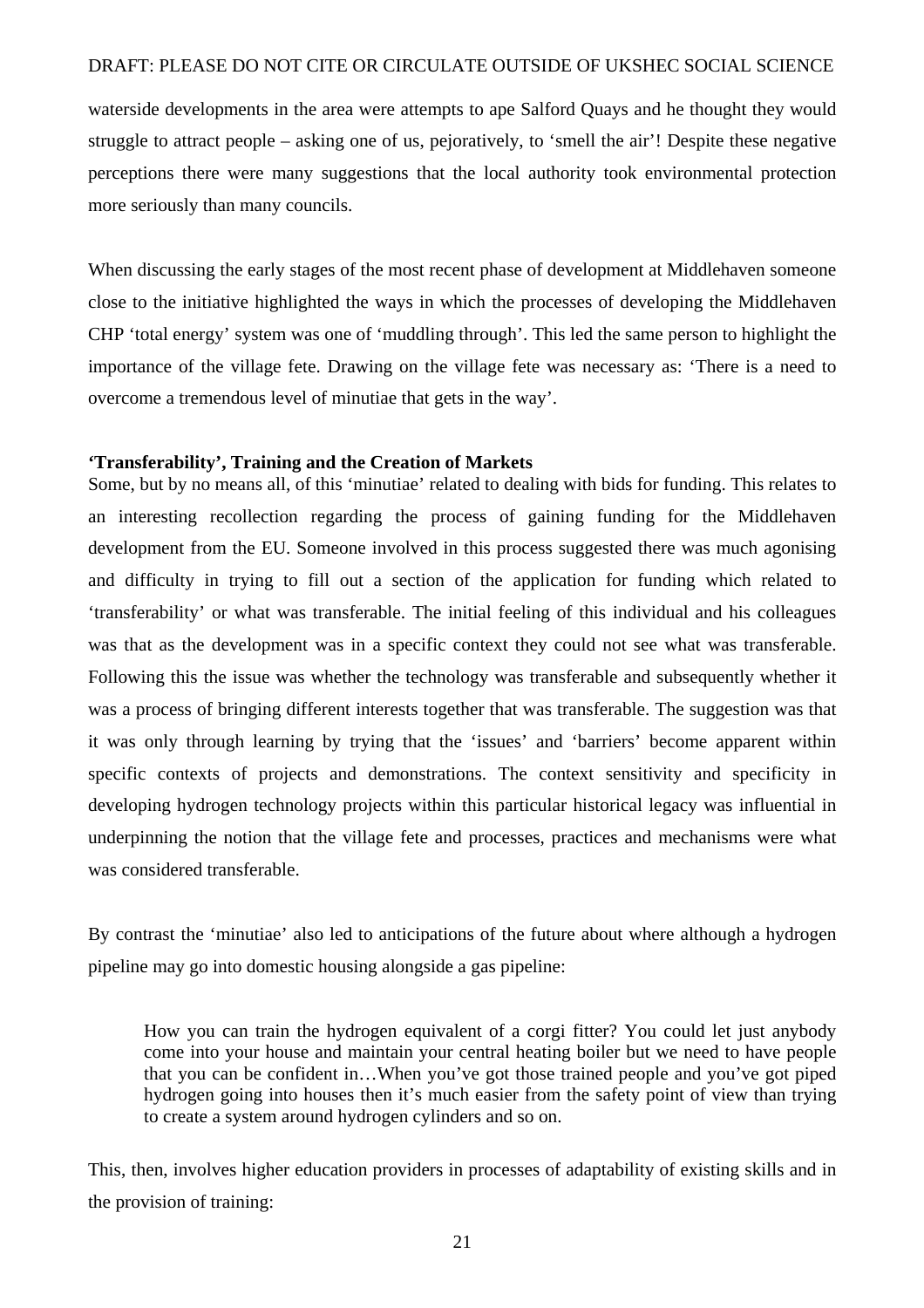But what have we got here. We've got colleges and universities who are very much into apprenticeship training that sort of thing, [large] apprentice training centres such as [an] ex British Steel and ICI joint operation...And so there are a lot of people [in these institutions] sort of saying "[we're] very interested in what comes out [of the hydrogen economy]".

This related to a bigger issue – and in doing so the role of the FCAF – in creating markets. As part of the process of creating markets the FCAF was engaged not only to 'train people who are engineers, scientists, technicians or what ever, in fuel cell technology'. That is to say that the *processes* through which lessons were learned from attempting to develop demonstration projects and create markets for fuel cell applications were perceived as being 'transferable' to the extent that to become first-movers in this respect was where competitive advantage lies. The rationale, for example, being that 'if you could do it [put a fuel cell] in a school with all the health and safety issues, you can do it anywhere':

You'll find by doing the countries first few fuel cell installations you learn a lot how to manage that type of project. They will offer to manage projects all over country and then they will train other people to be able to manage project's themselves.

Through the Centres of Excellence concept the suggestion is that there are attempts to create stronger links between public and private facets of the research basis in development of technologies and their application. Linking the research base strategically is one facet of the development of a Tees Valley hydrogen economy as is the development of supply chains for a future Tees Valley hydrogen economy which includes new SMEs and the adaptability of SMEs 'whose future always seemed to be inextricably linked to ICI and Corus, and now they're looking for work with employing those skills somewhere else'. The creation of jobs and investment through the Tees Valley hydrogen economy is thus an acknowledgment of the importance of attracting 'appropriate' inward investment and being able to draw on existing know-how, through the research base, as well as offering the skills, training and other forms of support necessary to encourage an adaptable and entrepreneurial local SME culture.

When I see a big potential inward investment coming I can tip-off various SMEs in this area so they start gearing up for that. Or on the back of some of our bigger projects…some would be creating new business for local companies so they could expand.

The extent to which local SMEs were able to do this is uncertain in that 'you will see contradictory messages about SMEs' which is probably not surprising when one thinks that 'there's 19,000 SMEs in the Tees Valley'. There is a sense that: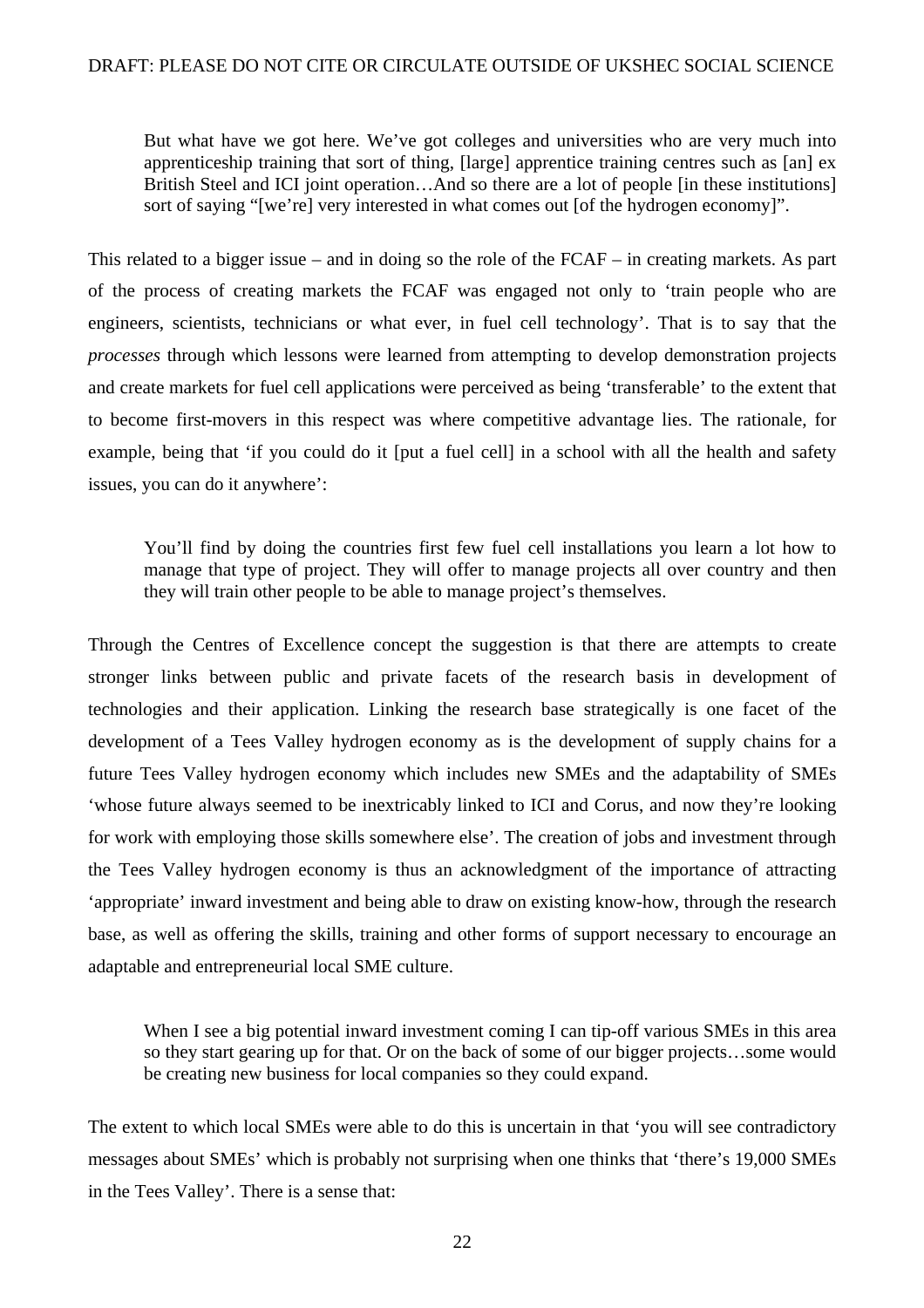There are quite a few people who have managed to leave big companies like ICI on the right financial terms, and of course and when they've done it a lot have set up their own business. So I'm slightly ambiguous on this one, I really don't know whether I think we've got that entrepreneurial spirit there or not. I can certainly point to specific examples of people, who are doing it.

This returns us to the notion that the Tees Valley hydrogen economy development was primarily about job creation and economic competitiveness, and the issues above point to the complex series of relationships, interests, institutions, aspirations and expectations which have become involved in the early stages of this development.

#### **Conclusion**

This paper has outlined a vision of the development of a Tees Valley hydrogen economy but has, also, through analysis of the production and performance of this vision drawn out a number of issues from this particular context. This includes the importance of re-imagining a particular (here) sub-regional context – of seeing a 'new beginning' for the Tees Valley. The importance of this vision was in its attempt to link the identity of the sub-region, as one of job creation, competitiveness, hope and pride in localities and the sub-region, to an adaptability of previously dominant but now declining large industrial skills and infrastructure.

That is to say that a historical legacy including a physical infrastructure – the Meccanno set – and also the village fete, and an ability to adapt this, was acknowledged as being important in contemporary urban and sub-regional regeneration attempts. This, in turn, was learned through the experience of previous rounds of 'unrelated' inward investment to the sub-region. As part of this process of adapting skills and infrastructure but also of commercialising locally developed R&D there was a key role on thinking strategically and 'stitching up' and aligning a series of agendas at different scales of activity (from the local, the sub-regional, regional and national) – some more successfully than others.

There were also roles for new 'intermediary' organisations to perform the stitching together of some aspects of this 'shared' agenda, including Renew Tees Valley and the TVHP and also the FCAF's role in bringing together aspects of the research base and commercialising of renewables, hydrogen and fuel cell technologies, also as a 'champion' for the Tees Valley in encouraging inward investment and the adaptability of the sub-regional skills and infrastructure base.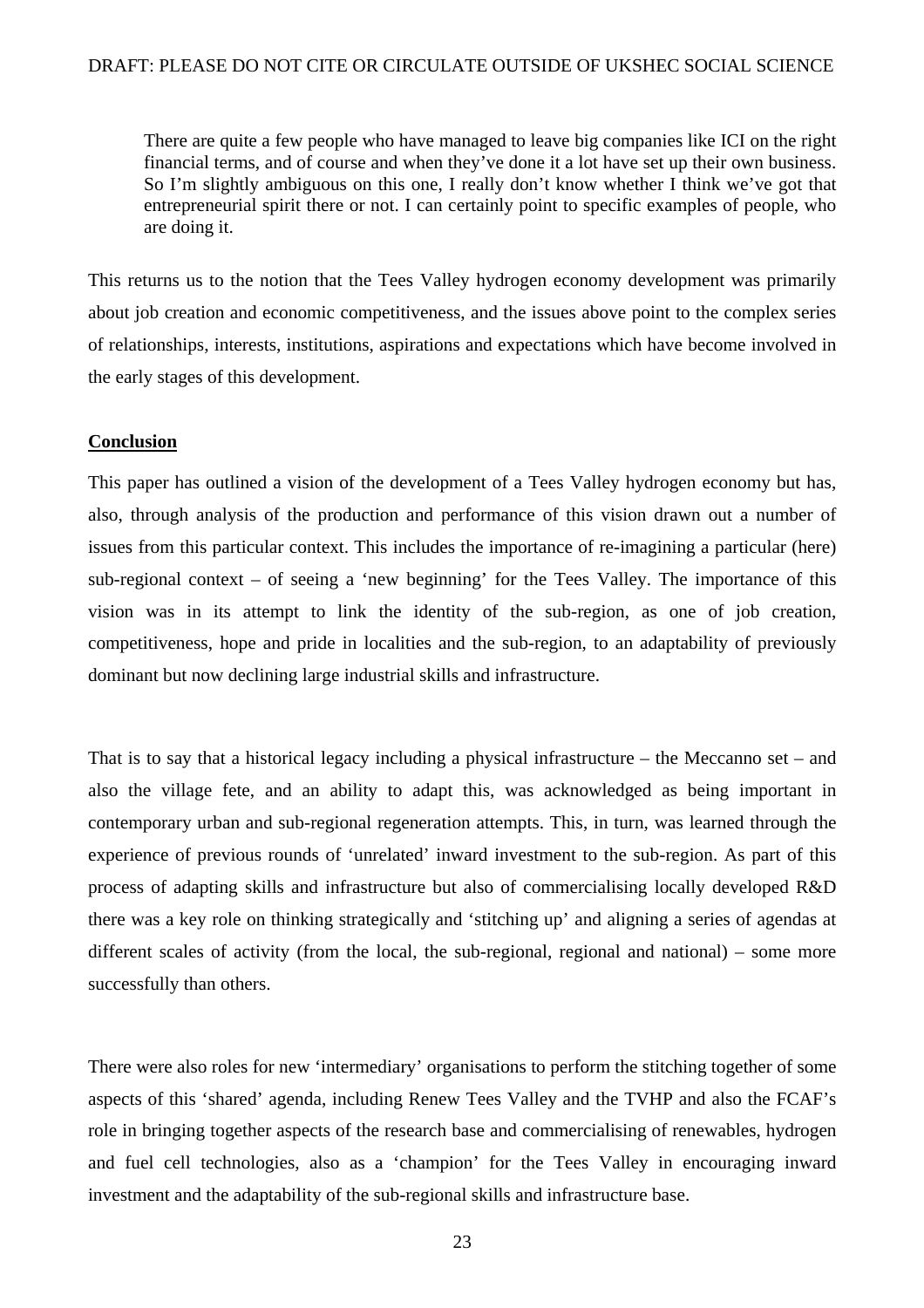The importance of the historical legacy was seen in attempts to dis-embed hydrogen and fuel cell technologies from the context of the chemicals industry and the 'laboratory' and re-embed them in unfamiliar circumstances through a series of examples of learning by trying. The development of, for example, a stakeholder forum in a local school and what this can tell us about why key stakeholders would wish to involve themselves in these demonstration projects or how meaning was negotiated around a hydrogen or fuel cell technology and what sort of design and technical adjustments were made in this context are usefully addressed here. As are, through a number of demonstration projects, issues regarding how or whether the adaptability and development of infrastructures occurred; to what extent environmental issues were raised; and the ways in which markets for these technologies were shaped.

What is not clear is what is 'transferable' from the Tees Valley context to other hydrogen economy developments elsewhere. We have some clues on this issue through the attempts at filling in the 'replicability' section in the funding bid highlighted above and also through attempts to set-up FCAFs elsewhere. What is it that is transferable? Is it the processes of stakeholder engagement outline above? Is it various other forms of know-how developed within the context of the Tees Valley? Does a process of 'reinventing the wheel' need to occur in every contextual development and demonstration of hydrogen and fuel cell technologies or can more 'generalisable' understanding and regulations be developed? This is a particularly difficult question if it is related to the varieties of ways in which humans act. We have some clues from this paper about the importance of processes of negotiating transformation but these have been developed within a specific set of circumstances. What we need to do now is to examine hydrogen economy developments elsewhere to discuss what is distinctive to particular contexts and what may be seen as more 'generic' in relation to this issues we have outlined here.

#### **References**

Forum for the Future

Hodson, M., and Marvin, S., (2004a), 'Opening the 'Black Box' of the Hydrogen Economy', Working Paper 2, SURF Centre, University of Salford, May.

Hodson, M., and Marvin, S., (2004b), 'Understanding Transitions to a Hydrogen Economy(-ies) with and through 'Regions'', Working Paper 3, SURF Centre, University of Salford, October.